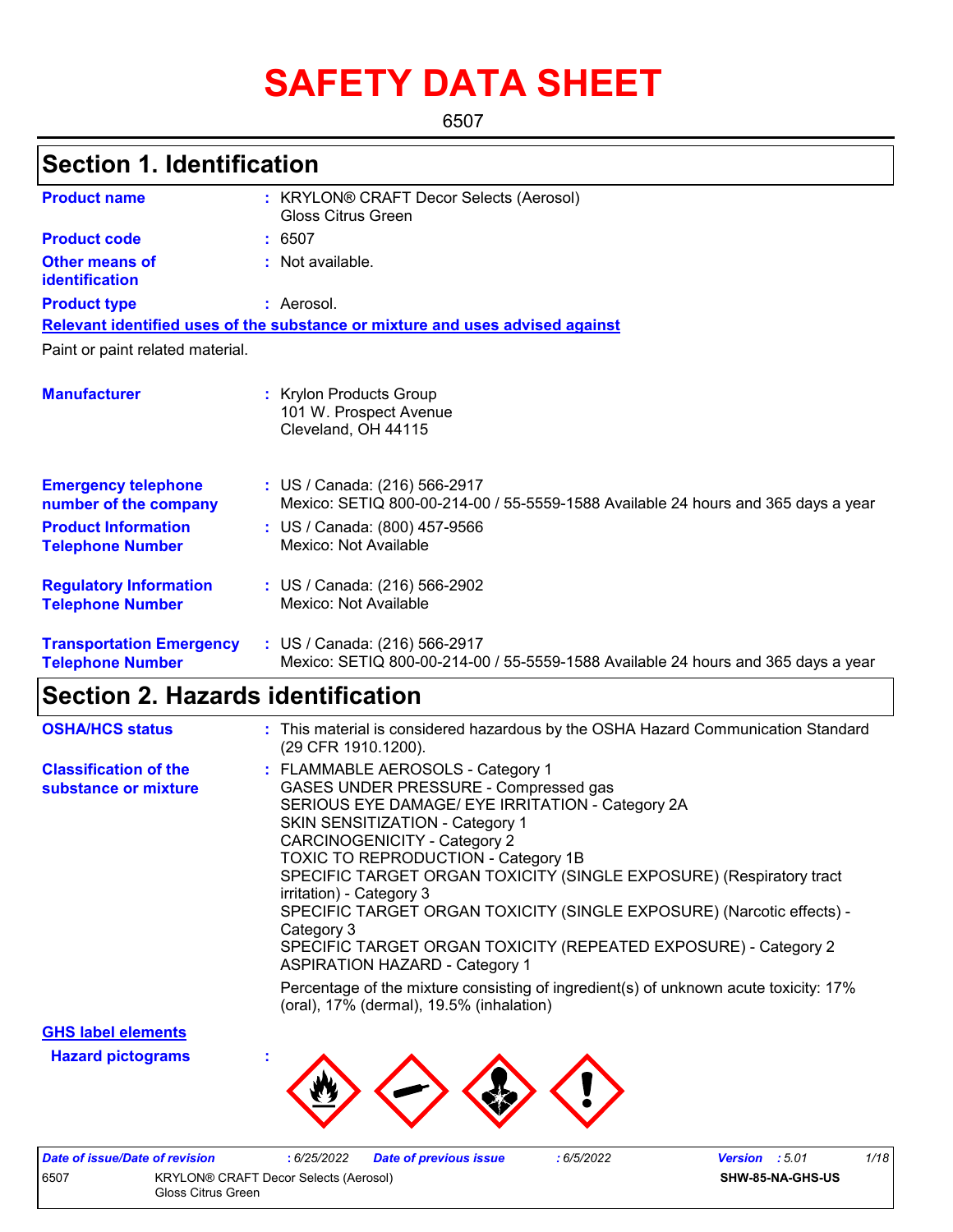# **Section 2. Hazards identification**

| <b>Signal word</b>                         | : Danger                                                                                                                                                                                                                                                                                                                                                                                                                                                                                                                                                                                                                                           |
|--------------------------------------------|----------------------------------------------------------------------------------------------------------------------------------------------------------------------------------------------------------------------------------------------------------------------------------------------------------------------------------------------------------------------------------------------------------------------------------------------------------------------------------------------------------------------------------------------------------------------------------------------------------------------------------------------------|
| <b>Hazard statements</b>                   | : Extremely flammable aerosol.<br>Contains gas under pressure; may explode if heated.<br>May be fatal if swallowed and enters airways.<br>May cause an allergic skin reaction.<br>Causes serious eye irritation.<br>May cause respiratory irritation.<br>May cause drowsiness or dizziness.<br>Suspected of causing cancer.<br>May damage fertility or the unborn child.<br>May cause damage to organs through prolonged or repeated exposure.                                                                                                                                                                                                     |
| <b>Precautionary statements</b>            |                                                                                                                                                                                                                                                                                                                                                                                                                                                                                                                                                                                                                                                    |
| <b>General</b>                             | : Read label before use. Keep out of reach of children. If medical advice is needed,<br>have product container or label at hand.                                                                                                                                                                                                                                                                                                                                                                                                                                                                                                                   |
| <b>Prevention</b>                          | : Obtain special instructions before use. Do not handle until all safety precautions have<br>been read and understood. Wear protective gloves, protective clothing and eye or face<br>protection. Keep away from heat, hot surfaces, sparks, open flames and other ignition<br>sources. No smoking. Do not spray on an open flame or other ignition source. Use<br>only outdoors or in a well-ventilated area. Do not breathe dust or mist. Wash<br>thoroughly after handling. Contaminated work clothing must not be allowed out of the<br>workplace. Pressurized container: Do not pierce or burn, even after use.                               |
| <b>Response</b>                            | : IF exposed or concerned: Get medical advice or attention. IF INHALED: Remove<br>person to fresh air and keep comfortable for breathing. Call a POISON CENTER or<br>doctor if you feel unwell. IF SWALLOWED: Immediately call a POISON CENTER or<br>doctor. Do NOT induce vomiting. Wash contaminated clothing before reuse. IF ON<br>SKIN: Wash with plenty of water. If skin irritation or rash occurs: Get medical advice or<br>attention. IF IN EYES: Rinse cautiously with water for several minutes. Remove contact<br>lenses, if present and easy to do. Continue rinsing. If eye irritation persists: Get medical<br>advice or attention. |
| <b>Storage</b>                             | : Store locked up. Protect from sunlight. Do not expose to temperatures exceeding 50<br>°C/122 °F. Store in a well-ventilated place. Keep container tightly closed.                                                                                                                                                                                                                                                                                                                                                                                                                                                                                |
| <b>Disposal</b>                            | : Dispose of contents and container in accordance with all local, regional, national and<br>international regulations.                                                                                                                                                                                                                                                                                                                                                                                                                                                                                                                             |
| <b>Supplemental label</b><br>elements      | DELAYED EFFECTS FROM LONG TERM OVEREXPOSURE. Contains solvents which<br>can cause permanent brain and nervous system damage. Intentional misuse by<br>deliberately concentrating and inhaling the contents can be harmful or fatal. WARNING:<br>This product contains chemicals known to the State of California to cause cancer and<br>birth defects or other reproductive harm.                                                                                                                                                                                                                                                                  |
|                                            | Please refer to the SDS for additional information. Keep out of reach of children. Keep<br>upright in a cool, dry place. Do not discard empty can in trash compactor.                                                                                                                                                                                                                                                                                                                                                                                                                                                                              |
| <b>Hazards not otherwise</b><br>classified | : DANGER: Rags, steel wool, other waste soaked with this product, and sanding residue<br>may spontaneously catch fire if improperly discarded. Immediately place rags, steel<br>wool, other waste soaked with this product, and sanding residue in a sealed, water-filled,<br>metal container. Dispose of in accordance with local fire regulations.                                                                                                                                                                                                                                                                                               |

## **Section 3. Composition/information on ingredients**

| <b>Substance/mixture</b> | : Mixture        |
|--------------------------|------------------|
| Other means of           | : Not available. |
| <b>identification</b>    |                  |

#### **CAS number/other identifiers**

| ate of issue/Date of |    |
|----------------------|----|
| 507                  | KI |
|                      | G  |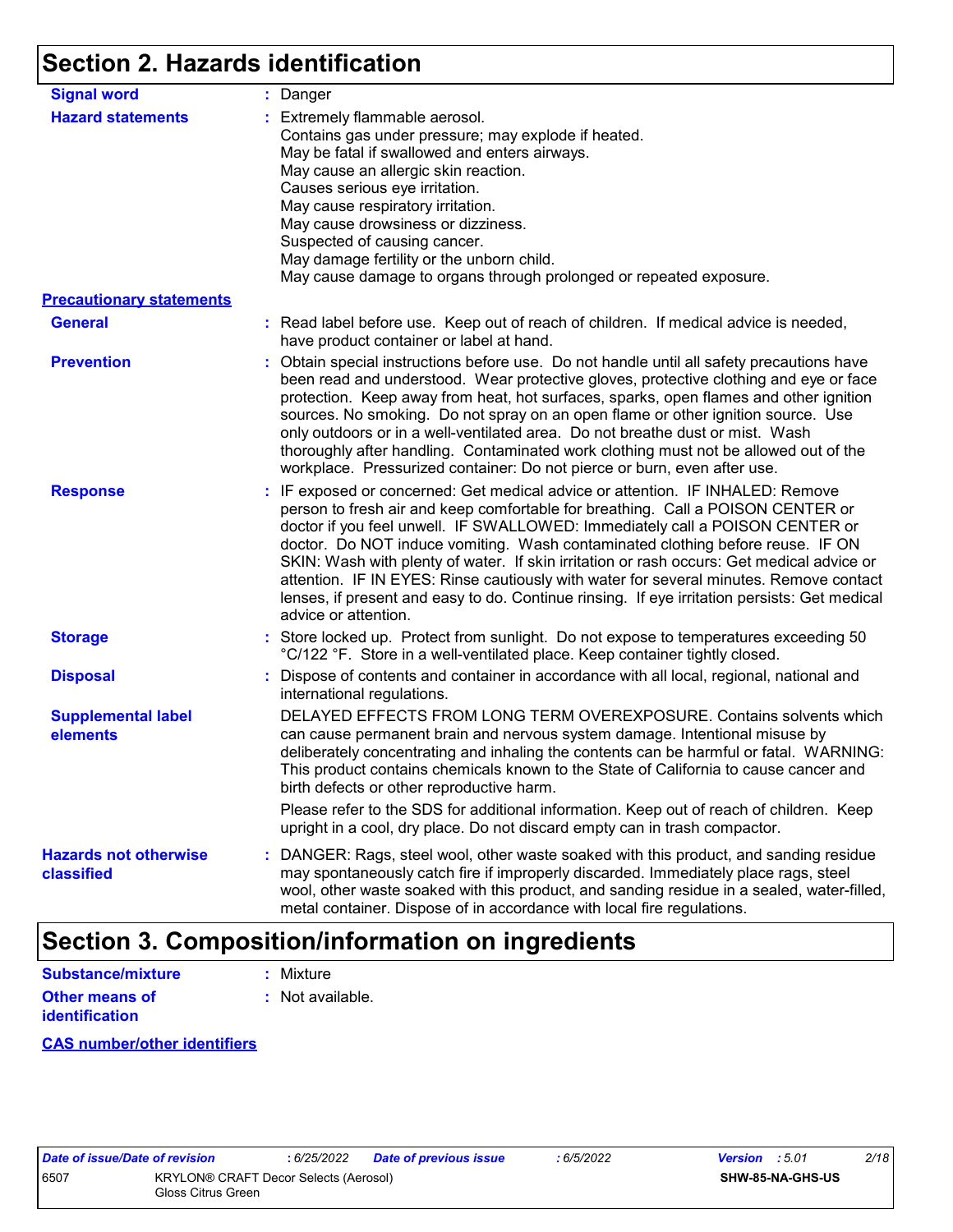## **Section 3. Composition/information on ingredients**

| <b>Ingredient name</b>               | % by weight | <b>CAS number</b> |
|--------------------------------------|-------------|-------------------|
| l Acetone                            | 225 - ≤50   | 67-64-1           |
| Propane                              | 210 - ≤25   | 74-98-6           |
| l Butane                             | ≤10         | 106-97-8          |
| n-Butyl Acetate                      | ~10         | 123-86-4          |
| 2-Propoxyethanol                     | $\leq$ 3    | 2807-30-9         |
| l Titanium Dioxide                   | ≤0.3        | 13463-67-7        |
| Zirconium 2-Ethylhexanoate           | ≤0.3        | 22464-99-9        |
| Methyl Ethyl Ketoxime                | ≤0.3        | 96-29-7           |
| Light Aromatic Hydrocarbons          | ≤0.3        | 64742-95-6        |
| Cobalt 2-Ethylhexanoate              | ≤0.3        | 136-52-7          |
| Hydrotreated Heavy Petroleum Naphtha | ≤0.3        | 64742-48-9        |

Any concentration shown as a range is to protect confidentiality or is due to batch variation.

**There are no additional ingredients present which, within the current knowledge of the supplier and in the concentrations applicable, are classified and hence require reporting in this section.**

**Occupational exposure limits, if available, are listed in Section 8.**

### **Section 4. First aid measures**

#### **Description of necessary first aid measures**

| <b>Eye contact</b>  | : Immediately flush eyes with plenty of water, occasionally lifting the upper and lower<br>eyelids. Check for and remove any contact lenses. Continue to rinse for at least 10<br>minutes. Get medical attention.                                                                                                                                                                                                                                                                                                                                                                                                                                                                                                                                       |
|---------------------|---------------------------------------------------------------------------------------------------------------------------------------------------------------------------------------------------------------------------------------------------------------------------------------------------------------------------------------------------------------------------------------------------------------------------------------------------------------------------------------------------------------------------------------------------------------------------------------------------------------------------------------------------------------------------------------------------------------------------------------------------------|
| <b>Inhalation</b>   | : Remove victim to fresh air and keep at rest in a position comfortable for breathing. If it<br>is suspected that fumes are still present, the rescuer should wear an appropriate mask<br>or self-contained breathing apparatus. If not breathing, if breathing is irregular or if<br>respiratory arrest occurs, provide artificial respiration or oxygen by trained personnel. It<br>may be dangerous to the person providing aid to give mouth-to-mouth resuscitation.<br>Get medical attention. If necessary, call a poison center or physician. If unconscious,<br>place in recovery position and get medical attention immediately. Maintain an open<br>airway. Loosen tight clothing such as a collar, tie, belt or waistband.                    |
| <b>Skin contact</b> | : Wash with plenty of soap and water. Remove contaminated clothing and shoes. Wash<br>contaminated clothing thoroughly with water before removing it, or wear gloves.<br>Continue to rinse for at least 10 minutes. Get medical attention. In the event of any<br>complaints or symptoms, avoid further exposure. Wash clothing before reuse. Clean<br>shoes thoroughly before reuse.                                                                                                                                                                                                                                                                                                                                                                   |
| <b>Ingestion</b>    | : Get medical attention immediately. Call a poison center or physician. Wash out mouth<br>with water. Remove dentures if any. If material has been swallowed and the exposed<br>person is conscious, give small quantities of water to drink. Stop if the exposed person<br>feels sick as vomiting may be dangerous. Aspiration hazard if swallowed. Can enter<br>lungs and cause damage. Do not induce vomiting. If vomiting occurs, the head should<br>be kept low so that vomit does not enter the lungs. Never give anything by mouth to an<br>unconscious person. If unconscious, place in recovery position and get medical<br>attention immediately. Maintain an open airway. Loosen tight clothing such as a collar,<br>tie, belt or waistband. |

**Most important symptoms/effects, acute and delayed**

| <b>Potential acute health effects</b> |                                                                                                                              |
|---------------------------------------|------------------------------------------------------------------------------------------------------------------------------|
| Eye contact                           | : Causes serious eye irritation.                                                                                             |
| <b>Inhalation</b>                     | : Can cause central nervous system (CNS) depression. May cause drowsiness or<br>dizziness. May cause respiratory irritation. |
| <b>Skin contact</b>                   | : May cause an allergic skin reaction.                                                                                       |

| Date of issue/Date of revision |                                                             | : 6/25/2022 | <b>Date of previous issue</b> | 6/5/2022 | <b>Version</b> : 5.01 |                         | 3/18 |
|--------------------------------|-------------------------------------------------------------|-------------|-------------------------------|----------|-----------------------|-------------------------|------|
| 6507                           | KRYLON® CRAFT Decor Selects (Aerosol)<br>Gloss Citrus Green |             |                               |          |                       | <b>SHW-85-NA-GHS-US</b> |      |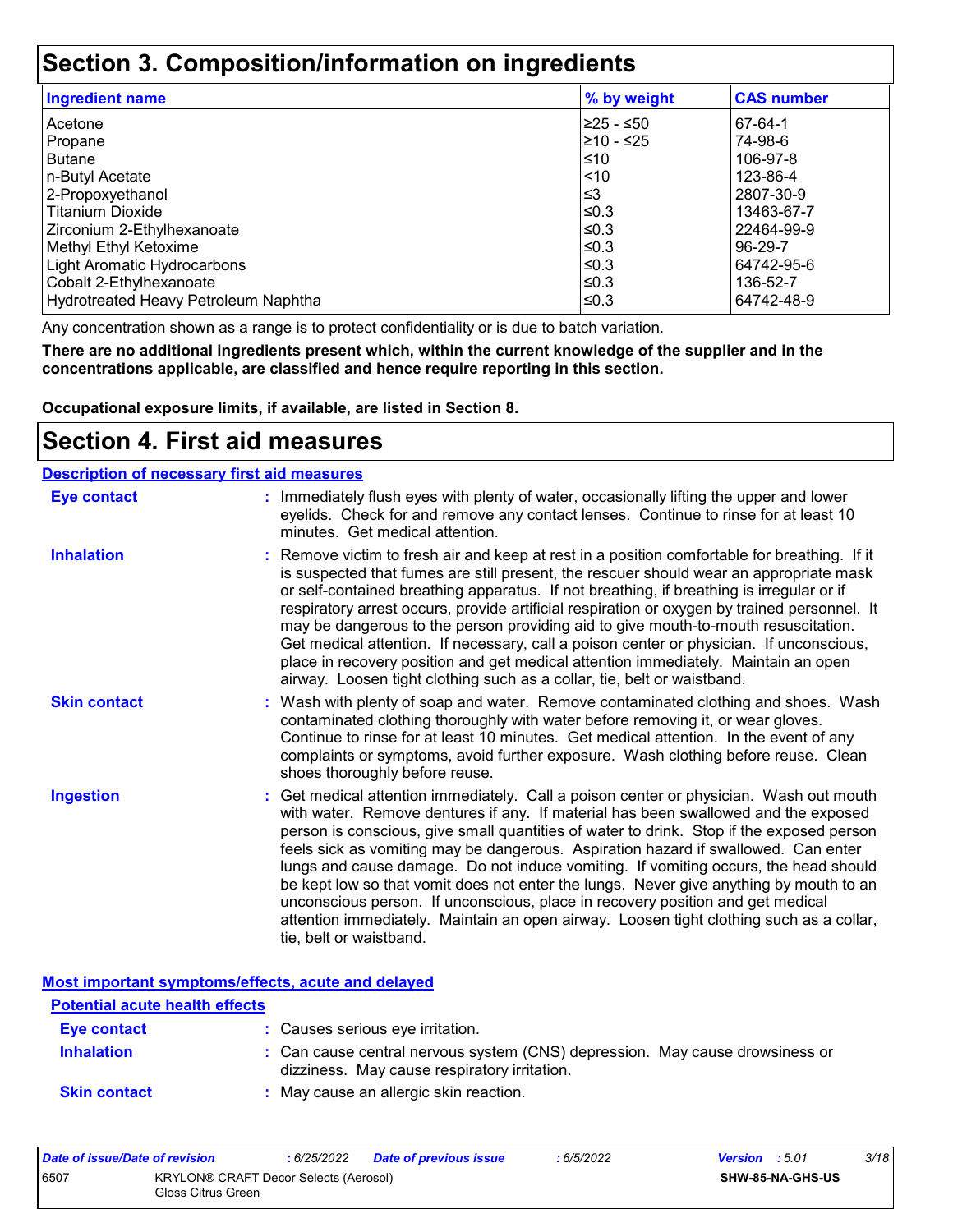# **Section 4. First aid measures**

| <b>Ingestion</b>                  | : Can cause central nervous system (CNS) depression. May be fatal if swallowed and<br>enters airways.                                                                                                                                                                                                                                                                                                           |
|-----------------------------------|-----------------------------------------------------------------------------------------------------------------------------------------------------------------------------------------------------------------------------------------------------------------------------------------------------------------------------------------------------------------------------------------------------------------|
| Over-exposure signs/symptoms      |                                                                                                                                                                                                                                                                                                                                                                                                                 |
| <b>Eye contact</b>                | : Adverse symptoms may include the following:<br>pain or irritation<br>watering<br>redness                                                                                                                                                                                                                                                                                                                      |
| <b>Inhalation</b>                 | : Adverse symptoms may include the following:<br>respiratory tract irritation<br>coughing<br>nausea or vomiting<br>headache<br>drowsiness/fatigue<br>dizziness/vertigo<br>unconsciousness<br>reduced fetal weight<br>increase in fetal deaths<br>skeletal malformations                                                                                                                                         |
| <b>Skin contact</b>               | : Adverse symptoms may include the following:<br>irritation<br>redness<br>reduced fetal weight<br>increase in fetal deaths<br>skeletal malformations                                                                                                                                                                                                                                                            |
| <b>Ingestion</b>                  | : Adverse symptoms may include the following:<br>nausea or vomiting<br>reduced fetal weight<br>increase in fetal deaths<br>skeletal malformations                                                                                                                                                                                                                                                               |
|                                   | Indication of immediate medical attention and special treatment needed, if necessary                                                                                                                                                                                                                                                                                                                            |
| <b>Notes to physician</b>         | : Treat symptomatically. Contact poison treatment specialist immediately if large<br>quantities have been ingested or inhaled.                                                                                                                                                                                                                                                                                  |
| <b>Specific treatments</b>        | : No specific treatment.                                                                                                                                                                                                                                                                                                                                                                                        |
| <b>Protection of first-aiders</b> | : No action shall be taken involving any personal risk or without suitable training. If it is<br>suspected that fumes are still present, the rescuer should wear an appropriate mask or<br>self-contained breathing apparatus. It may be dangerous to the person providing aid to<br>give mouth-to-mouth resuscitation. Wash contaminated clothing thoroughly with water<br>before removing it, or wear gloves. |
|                                   |                                                                                                                                                                                                                                                                                                                                                                                                                 |

**See toxicological information (Section 11)**

# **Section 5. Fire-fighting measures**

| <b>Extinguishing media</b>                           |                                                                                                                                                                                                                                                                                                                                                                                                                                                       |                                                                 |           |                         |      |  |  |
|------------------------------------------------------|-------------------------------------------------------------------------------------------------------------------------------------------------------------------------------------------------------------------------------------------------------------------------------------------------------------------------------------------------------------------------------------------------------------------------------------------------------|-----------------------------------------------------------------|-----------|-------------------------|------|--|--|
| <b>Suitable extinguishing</b><br>media               |                                                                                                                                                                                                                                                                                                                                                                                                                                                       | : Use an extinguishing agent suitable for the surrounding fire. |           |                         |      |  |  |
| <b>Unsuitable extinguishing</b><br>media             | $:$ None known.                                                                                                                                                                                                                                                                                                                                                                                                                                       |                                                                 |           |                         |      |  |  |
| <b>Specific hazards arising</b><br>from the chemical | : Extremely flammable aerosol. Runoff to sewer may create fire or explosion hazard. In<br>a fire or if heated, a pressure increase will occur and the container may burst, with the<br>risk of a subsequent explosion. Gas may accumulate in low or confined areas or travel<br>a considerable distance to a source of ignition and flash back, causing fire or explosion.<br>Bursting aerosol containers may be propelled from a fire at high speed. |                                                                 |           |                         |      |  |  |
| Date of issue/Date of revision                       | :6/25/2022                                                                                                                                                                                                                                                                                                                                                                                                                                            | <b>Date of previous issue</b>                                   | :6/5/2022 | <b>Version</b> : 5.01   | 4/18 |  |  |
| 6507<br>Gloss Citrus Green                           | <b>KRYLON® CRAFT Decor Selects (Aerosol)</b>                                                                                                                                                                                                                                                                                                                                                                                                          |                                                                 |           | <b>SHW-85-NA-GHS-US</b> |      |  |  |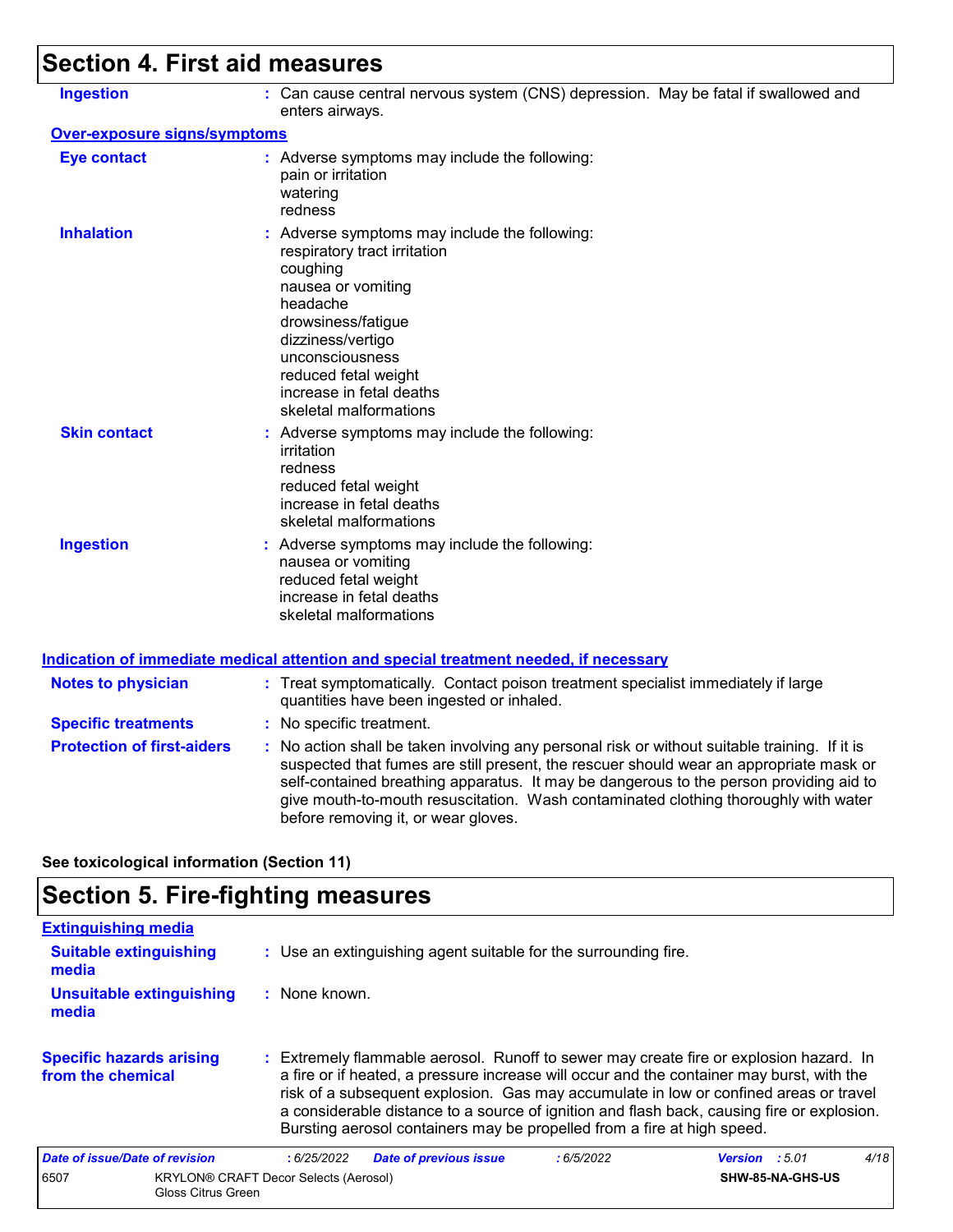## **Section 5. Fire-fighting measures**

| <b>Hazardous thermal</b><br>decomposition products       | Decomposition products may include the following materials:<br>carbon dioxide<br>carbon monoxide                                                                                                                                                                                                                              |
|----------------------------------------------------------|-------------------------------------------------------------------------------------------------------------------------------------------------------------------------------------------------------------------------------------------------------------------------------------------------------------------------------|
| <b>Special protective actions</b><br>for fire-fighters   | : Promptly isolate the scene by removing all persons from the vicinity of the incident if<br>there is a fire. No action shall be taken involving any personal risk or without suitable<br>training. Move containers from fire area if this can be done without risk. Use water<br>spray to keep fire-exposed containers cool. |
| <b>Special protective</b><br>equipment for fire-fighters | : Fire-fighters should wear appropriate protective equipment and self-contained breathing<br>apparatus (SCBA) with a full face-piece operated in positive pressure mode.                                                                                                                                                      |

### **Section 6. Accidental release measures**

|                                                                                                  | <b>Personal precautions, protective equipment and emergency procedures</b>                                                                                                                                                                                                                                                                                                                                                                                                                                                                                                                                                                                                                                                                                                       |
|--------------------------------------------------------------------------------------------------|----------------------------------------------------------------------------------------------------------------------------------------------------------------------------------------------------------------------------------------------------------------------------------------------------------------------------------------------------------------------------------------------------------------------------------------------------------------------------------------------------------------------------------------------------------------------------------------------------------------------------------------------------------------------------------------------------------------------------------------------------------------------------------|
| For non-emergency<br>personnel                                                                   | : No action shall be taken involving any personal risk or without suitable training.<br>Evacuate surrounding areas. Keep unnecessary and unprotected personnel from<br>entering. In the case of aerosols being ruptured, care should be taken due to the rapid<br>escape of the pressurized contents and propellant. If a large number of containers are<br>ruptured, treat as a bulk material spillage according to the instructions in the clean-up<br>section. Do not touch or walk through spilled material. Shut off all ignition sources. No<br>flares, smoking or flames in hazard area. Avoid breathing vapor or mist. Provide<br>adequate ventilation. Wear appropriate respirator when ventilation is inadequate. Put<br>on appropriate personal protective equipment. |
| For emergency responders                                                                         | : If specialized clothing is required to deal with the spillage, take note of any information in<br>Section 8 on suitable and unsuitable materials. See also the information in "For non-<br>emergency personnel".                                                                                                                                                                                                                                                                                                                                                                                                                                                                                                                                                               |
| <b>Environmental precautions</b><br><b>Methods and materials for containment and cleaning up</b> | : Avoid dispersal of spilled material and runoff and contact with soil, waterways, drains<br>and sewers. Inform the relevant authorities if the product has caused environmental<br>pollution (sewers, waterways, soil or air).                                                                                                                                                                                                                                                                                                                                                                                                                                                                                                                                                  |
|                                                                                                  |                                                                                                                                                                                                                                                                                                                                                                                                                                                                                                                                                                                                                                                                                                                                                                                  |
| <b>Small spill</b>                                                                               | : Stop leak if without risk. Move containers from spill area. Use spark-proof tools and<br>explosion-proof equipment. Dilute with water and mop up if water-soluble. Alternatively,<br>or if water-insoluble, absorb with an inert dry material and place in an appropriate waste<br>disposal container. Dispose of via a licensed waste disposal contractor.                                                                                                                                                                                                                                                                                                                                                                                                                    |
| <b>Large spill</b>                                                                               | Stop leak if without risk. Move containers from spill area. Use spark-proof tools and<br>explosion-proof equipment. Approach release from upwind. Prevent entry into sewers,<br>water courses, basements or confined areas. Wash spillages into an effluent treatment<br>plant or proceed as follows. Contain and collect spillage with non-combustible,<br>absorbent material e.g. sand, earth, vermiculite or diatomaceous earth and place in<br>container for disposal according to local regulations (see Section 13). Dispose of via a<br>licensed waste disposal contractor. Contaminated absorbent material may pose the<br>same hazard as the spilled product. Note: see Section 1 for emergency contact<br>information and Section 13 for waste disposal.               |

## **Section 7. Handling and storage**

#### **Precautions for safe handling**

**Protective measures :** Put on appropriate personal protective equipment (see Section 8). Persons with a history of skin sensitization problems should not be employed in any process in which this product is used. Pressurized container: protect from sunlight and do not expose to temperatures exceeding 50°C. Do not pierce or burn, even after use. Avoid exposure obtain special instructions before use. Avoid exposure during pregnancy. Do not handle until all safety precautions have been read and understood. Do not get in eyes or on skin or clothing. Do not breathe vapor or mist. Do not swallow. Avoid breathing

| Date of issue/Date of revision |                                                             | : 6/25/2022 | Date of previous issue | : 6/5/2022 | <b>Version</b> : 5.01 | 5/18 |
|--------------------------------|-------------------------------------------------------------|-------------|------------------------|------------|-----------------------|------|
| 6507                           | KRYLON® CRAFT Decor Selects (Aerosol)<br>Gloss Citrus Green |             |                        |            | SHW-85-NA-GHS-US      |      |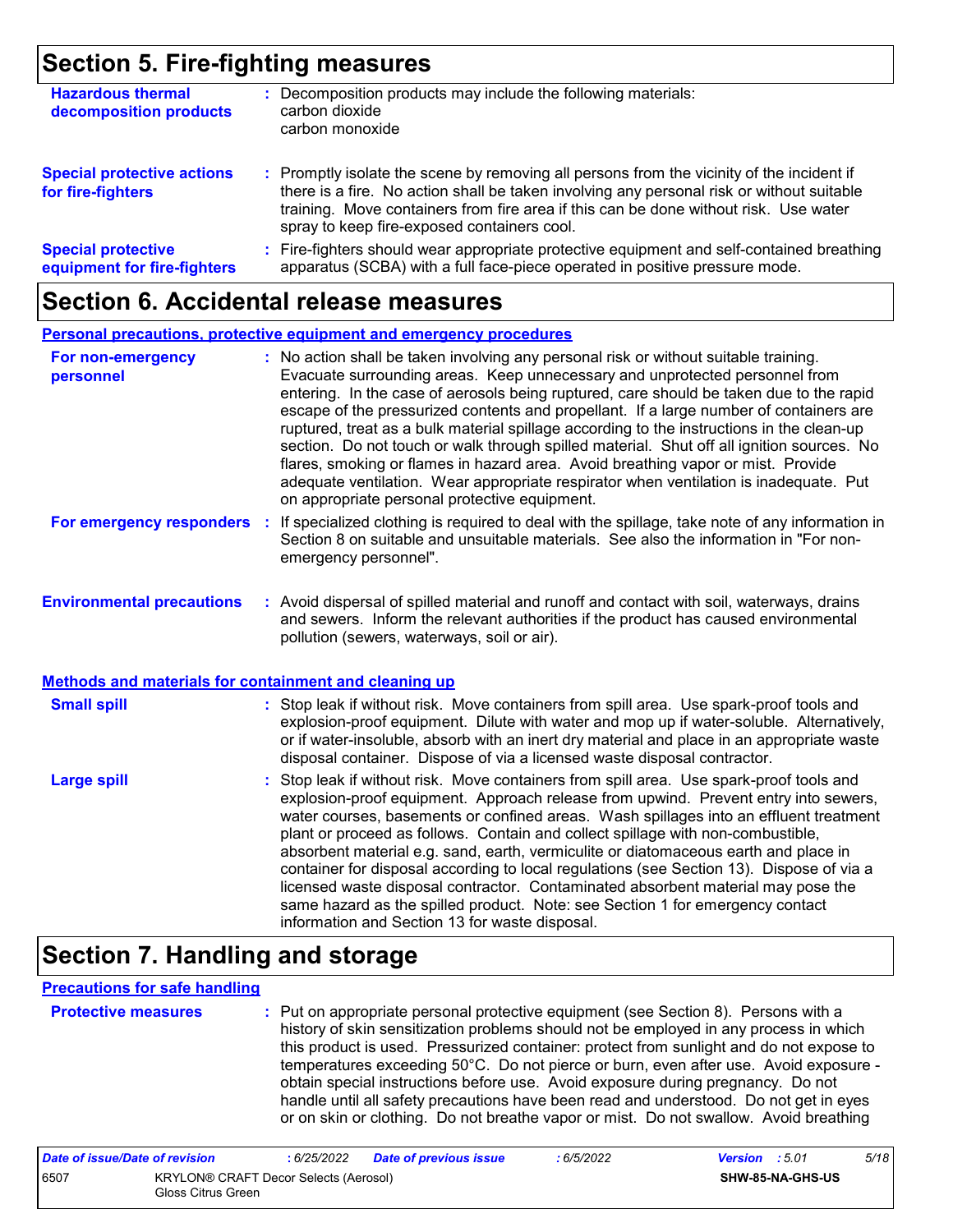# **Section 7. Handling and storage**

|                                                                                  | gas. Use only with adequate ventilation. Wear appropriate respirator when ventilation is<br>inadequate. Store and use away from heat, sparks, open flame or any other ignition<br>source. Use explosion-proof electrical (ventilating, lighting and material handling)<br>equipment. Use only non-sparking tools. Empty containers retain product residue and<br>can be hazardous.                                   |
|----------------------------------------------------------------------------------|----------------------------------------------------------------------------------------------------------------------------------------------------------------------------------------------------------------------------------------------------------------------------------------------------------------------------------------------------------------------------------------------------------------------|
| <b>Advice on general</b><br>occupational hygiene                                 | : Eating, drinking and smoking should be prohibited in areas where this material is<br>handled, stored and processed. Workers should wash hands and face before eating,<br>drinking and smoking. Remove contaminated clothing and protective equipment before<br>entering eating areas. See also Section 8 for additional information on hygiene<br>measures.                                                        |
| <b>Conditions for safe storage,</b><br>including any<br><b>incompatibilities</b> | : Store in accordance with local regulations. Store away from direct sunlight in a dry, cool<br>and well-ventilated area, away from incompatible materials (see Section 10) and food<br>and drink. Protect from sunlight. Store locked up. Eliminate all ignition sources. Use<br>appropriate containment to avoid environmental contamination. See Section 10 for<br>incompatible materials before handling or use. |

# **Section 8. Exposure controls/personal protection**

#### **Control parameters**

#### **Occupational exposure limits (OSHA United States)**

| <b>Ingredient name</b>                                              | CAS#                          | <b>Exposure limits</b>                                                                                                                                                                                                                                                                                                                                                       |
|---------------------------------------------------------------------|-------------------------------|------------------------------------------------------------------------------------------------------------------------------------------------------------------------------------------------------------------------------------------------------------------------------------------------------------------------------------------------------------------------------|
| Acetone                                                             | 67-64-1                       | ACGIH TLV (United States, 1/2021).<br>TWA: 250 ppm 8 hours.<br>STEL: 500 ppm 15 minutes.<br>NIOSH REL (United States, 10/2020).<br>TWA: 250 ppm 10 hours.<br>TWA: 590 mg/m <sup>3</sup> 10 hours.<br>OSHA PEL (United States, 5/2018).<br>TWA: 1000 ppm 8 hours.<br>TWA: 2400 mg/m <sup>3</sup> 8 hours.                                                                     |
| Propane                                                             | 74-98-6                       | NIOSH REL (United States, 10/2020).<br>TWA: 1000 ppm 10 hours.<br>TWA: 1800 mg/m <sup>3</sup> 10 hours.<br>OSHA PEL (United States, 5/2018).<br>TWA: 1000 ppm 8 hours.<br>TWA: 1800 mg/m <sup>3</sup> 8 hours.<br>ACGIH TLV (United States, 1/2021). Oxygen<br>Depletion [Asphyxiant]. Explosive potential.                                                                  |
| <b>Butane</b>                                                       | 106-97-8                      | NIOSH REL (United States, 10/2020).<br>TWA: 800 ppm 10 hours.<br>TWA: 1900 mg/m <sup>3</sup> 10 hours.<br>ACGIH TLV (United States, 1/2021).<br><b>Explosive potential.</b><br>STEL: 1000 ppm 15 minutes.                                                                                                                                                                    |
| n-Butyl Acetate                                                     | 123-86-4                      | NIOSH REL (United States, 10/2020).<br>TWA: 150 ppm 10 hours.<br>TWA: 710 mg/m <sup>3</sup> 10 hours.<br>STEL: 200 ppm 15 minutes.<br>STEL: 950 mg/m <sup>3</sup> 15 minutes.<br>OSHA PEL (United States, 5/2018).<br>TWA: 150 ppm 8 hours.<br>TWA: $710 \text{ mg/m}^3$ 8 hours.<br>ACGIH TLV (United States, 1/2021).<br>STEL: 150 ppm 15 minutes.<br>TWA: 50 ppm 8 hours. |
| Date of issue/Date of revision<br>:6/25/2022                        | <b>Date of previous issue</b> | Version : 5.01<br>6/18<br>:6/5/2022                                                                                                                                                                                                                                                                                                                                          |
| KRYLON® CRAFT Decor Selects (Aerosol)<br>6507<br>Gloss Citrus Green |                               | <b>SHW-85-NA-GHS-US</b>                                                                                                                                                                                                                                                                                                                                                      |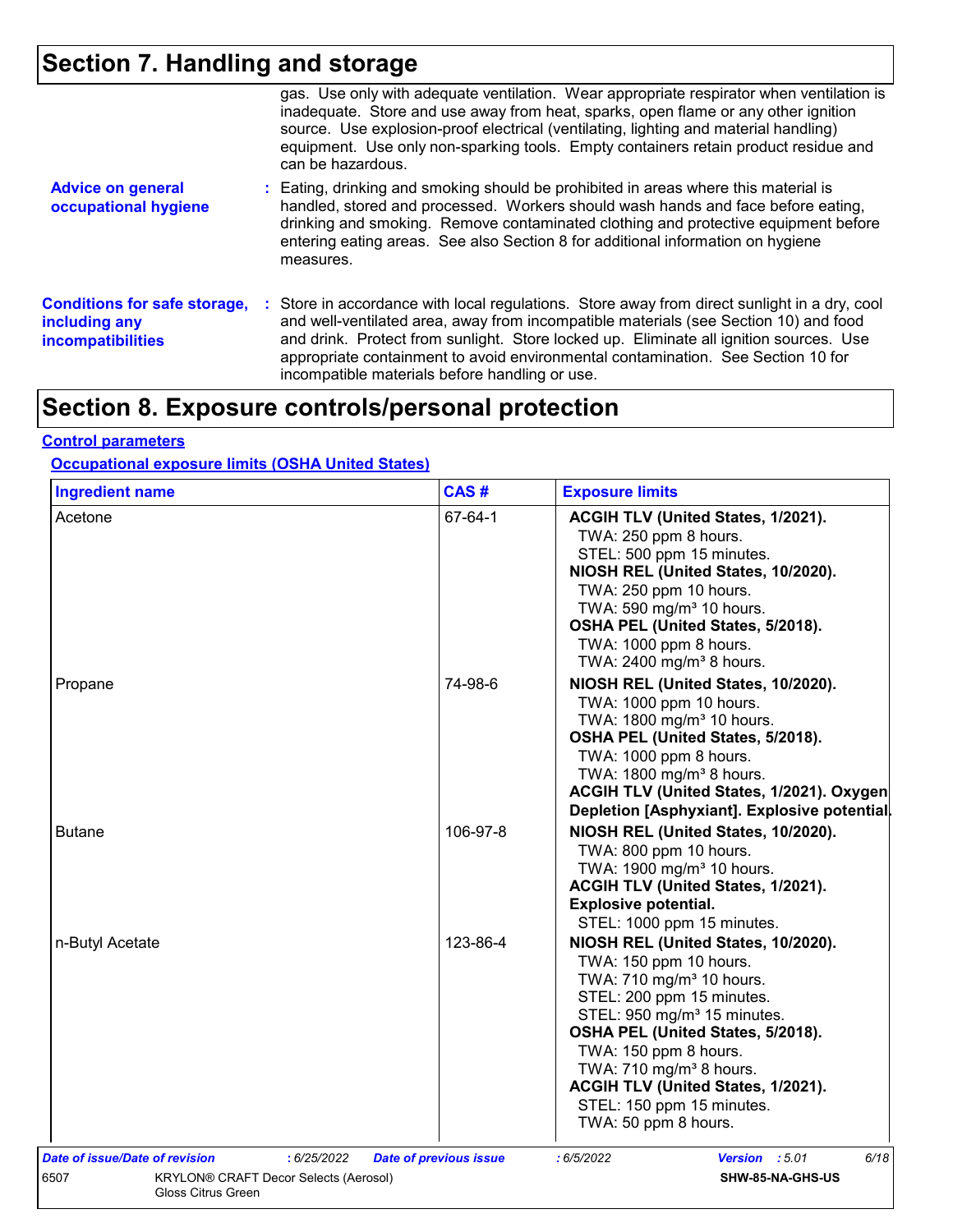| 2-Propoxyethanol                     | 2807-30-9  | None.                                               |
|--------------------------------------|------------|-----------------------------------------------------|
| Titanium Dioxide                     | 13463-67-7 | ACGIH TLV (United States, 1/2021).                  |
|                                      |            | TWA: 10 mg/m <sup>3</sup> 8 hours.                  |
|                                      |            | OSHA PEL (United States, 5/2018).                   |
|                                      |            | TWA: 15 mg/m <sup>3</sup> 8 hours. Form: Total dust |
| Zirconium 2-Ethylhexanoate           | 22464-99-9 | ACGIH TLV (United States, 1/2021).                  |
|                                      |            | TWA: 5 mg/m <sup>3</sup> , (as Zr) 8 hours.         |
|                                      |            | STEL: 10 mg/m <sup>3</sup> , (as Zr) 15 minutes.    |
|                                      |            | NIOSH REL (United States, 10/2020).                 |
|                                      |            | TWA: $5 \text{ mg/m}^3$ , (as Zr) 10 hours.         |
|                                      |            | STEL: 10 mg/m <sup>3</sup> , (as Zr) 15 minutes.    |
|                                      |            | OSHA PEL (United States, 5/2018).                   |
|                                      |            | TWA: 5 mg/m <sup>3</sup> , (as Zr) 8 hours.         |
| Methyl Ethyl Ketoxime                | 96-29-7    | OARS WEEL (United States, 1/2021). Skin             |
|                                      |            | sensitizer.                                         |
|                                      |            | TWA: 10 ppm 8 hours.                                |
| Light Aromatic Hydrocarbons          | 64742-95-6 | None.                                               |
| Cobalt 2-Ethylhexanoate              | 136-52-7   | <b>ACGIH TLV (United States, 1/2021). Skin</b>      |
|                                      |            | sensitizer. Inhalation sensitizer.                  |
|                                      |            | TWA: $0.02 \text{ mg/m}^3$ , (as Co) 8 hours.       |
| Hydrotreated Heavy Petroleum Naphtha | 64742-48-9 | None.                                               |

**Occupational exposure limits (Canada)**

| <b>Ingredient name</b> | CAS#    | <b>Exposure limits</b>                                                                                                                                                                                                                                                                                                                                                                                                                                                                                                                                                                                                                                                                                                                     |  |  |
|------------------------|---------|--------------------------------------------------------------------------------------------------------------------------------------------------------------------------------------------------------------------------------------------------------------------------------------------------------------------------------------------------------------------------------------------------------------------------------------------------------------------------------------------------------------------------------------------------------------------------------------------------------------------------------------------------------------------------------------------------------------------------------------------|--|--|
| acetone                | 67-64-1 | CA Alberta Provincial (Canada, 6/2018).<br>8 hrs OEL: 1200 mg/m <sup>3</sup> 8 hours.<br>15 min OEL: 1800 mg/m <sup>3</sup> 15 minutes.<br>8 hrs OEL: 500 ppm 8 hours.<br>15 min OEL: 750 ppm 15 minutes.<br><b>CA British Columbia Provincial (Canada,</b><br>$6/2021$ ).<br>TWA: 250 ppm 8 hours.<br>STEL: 500 ppm 15 minutes.<br>CA Ontario Provincial (Canada, 6/2019).<br>TWA: 250 ppm 8 hours.<br>STEL: 500 ppm 15 minutes.<br>CA Quebec Provincial (Canada, 6/2021).<br>TWAEV: 500 ppm 8 hours.<br>TWAEV: 1190 mg/m <sup>3</sup> 8 hours.<br>STEV: 1000 ppm 15 minutes.<br>STEV: 2380 mg/m <sup>3</sup> 15 minutes.<br><b>CA Saskatchewan Provincial (Canada,</b><br>7/2013).<br>STEL: 750 ppm 15 minutes.<br>TWA: 500 ppm 8 hours. |  |  |
| Normal propane         | 74-98-6 | CA Alberta Provincial (Canada, 6/2018).<br>8 hrs OEL: 1000 ppm 8 hours.<br>CA Quebec Provincial (Canada, 6/2021).<br>TWAEV: 1000 ppm 8 hours.<br>TWAEV: 1800 mg/m <sup>3</sup> 8 hours.<br><b>CA Saskatchewan Provincial (Canada,</b><br>7/2013).<br>STEL: 1250 ppm 15 minutes.<br>TWA: 1000 ppm 8 hours.<br><b>CA British Columbia Provincial (Canada,</b><br>6/2021). Oxygen Depletion [Asphyxiant].                                                                                                                                                                                                                                                                                                                                     |  |  |
|                        |         |                                                                                                                                                                                                                                                                                                                                                                                                                                                                                                                                                                                                                                                                                                                                            |  |  |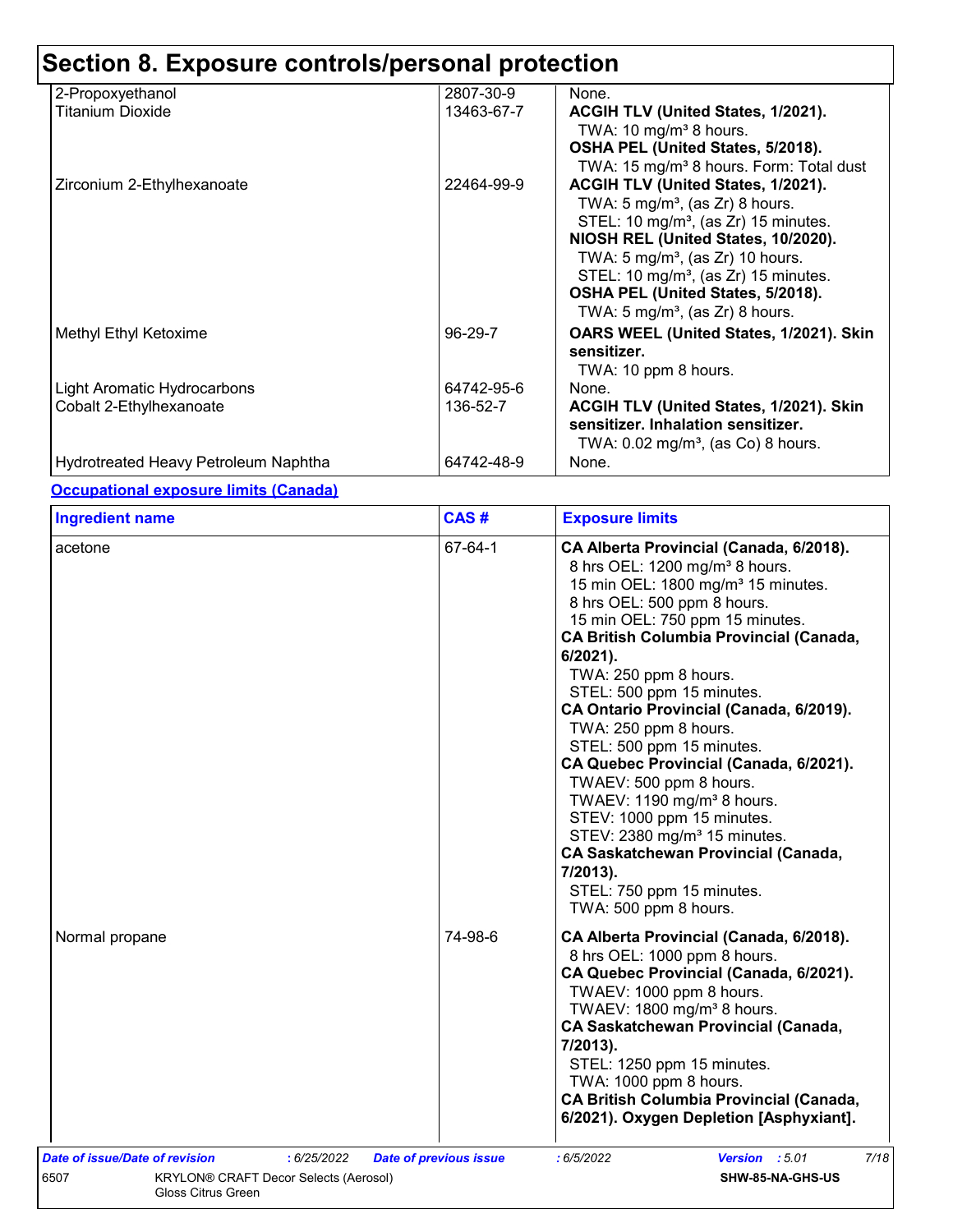|                  |            | <b>Explosive potential.</b>                                                                                                                                                                                                                                                                                                                                                                                                                                                                                                                                                                                                                 |
|------------------|------------|---------------------------------------------------------------------------------------------------------------------------------------------------------------------------------------------------------------------------------------------------------------------------------------------------------------------------------------------------------------------------------------------------------------------------------------------------------------------------------------------------------------------------------------------------------------------------------------------------------------------------------------------|
| <b>Butane</b>    | 106-97-8   | CA Ontario Provincial (Canada, 6/2019).<br><b>Oxygen Depletion [Asphyxiant]. Explosive</b><br>potential.<br>CA Alberta Provincial (Canada, 6/2018).<br>8 hrs OEL: 1000 ppm 8 hours.<br>CA Quebec Provincial (Canada, 6/2021).<br>TWAEV: 800 ppm 8 hours.<br>TWAEV: 1900 mg/m <sup>3</sup> 8 hours.<br><b>CA Saskatchewan Provincial (Canada,</b><br>7/2013).                                                                                                                                                                                                                                                                                |
|                  |            | STEL: 1250 ppm 15 minutes.<br>TWA: 1000 ppm 8 hours.<br><b>CA British Columbia Provincial (Canada,</b><br>6/2021). Explosive potential.<br>STEL: 1000 ppm 15 minutes.<br>CA Ontario Provincial (Canada, 6/2019).<br><b>Explosive potential.</b><br>STEL: 1000 ppm 15 minutes.                                                                                                                                                                                                                                                                                                                                                               |
| n-butyl acetate  | 123-86-4   | CA Alberta Provincial (Canada, 6/2018).<br>15 min OEL: 200 ppm 15 minutes.<br>15 min OEL: 950 mg/m <sup>3</sup> 15 minutes.<br>8 hrs OEL: 150 ppm 8 hours.<br>8 hrs OEL: 713 mg/m <sup>3</sup> 8 hours.<br><b>CA Saskatchewan Provincial (Canada,</b><br>7/2013).<br>STEL: 200 ppm 15 minutes.<br>TWA: 150 ppm 8 hours.<br>CA Ontario Provincial (Canada, 6/2019).<br>STEL: 150 ppm 15 minutes.<br>TWA: 50 ppm 8 hours.<br><b>CA British Columbia Provincial (Canada,</b><br>6/2021).<br>STEL: 150 ppm 15 minutes.<br>TWA: 50 ppm 8 hours.<br>CA Quebec Provincial (Canada, 6/2021).<br>STEV: 150 ppm 15 minutes.<br>TWAEV: 50 ppm 8 hours. |
| 2-Propoxyethanol | 2807-30-9  | CA Ontario Provincial (Canada, 6/2019).<br>Absorbed through skin.<br>TWA: 110 mg/m <sup>3</sup> 8 hours.<br>TWA: 25 ppm 8 hours.                                                                                                                                                                                                                                                                                                                                                                                                                                                                                                            |
| Titanium dioxide | 13463-67-7 | <b>CA British Columbia Provincial (Canada,</b><br>6/2021).<br>TWA: 10 mg/m <sup>3</sup> 8 hours. Form: Total dust<br>TWA: 3 mg/m <sup>3</sup> 8 hours. Form: respirable<br>fraction<br>CA Quebec Provincial (Canada, 6/2021).<br>TWAEV: 10 mg/m <sup>3</sup> 8 hours. Form: Total dust.<br>CA Alberta Provincial (Canada, 6/2018).<br>8 hrs OEL: 10 mg/m <sup>3</sup> 8 hours.<br>CA Ontario Provincial (Canada, 6/2019).<br>TWA: 10 mg/m <sup>3</sup> 8 hours.<br><b>CA Saskatchewan Provincial (Canada,</b><br>7/2013).<br>STEL: 20 mg/m <sup>3</sup> 15 minutes.                                                                         |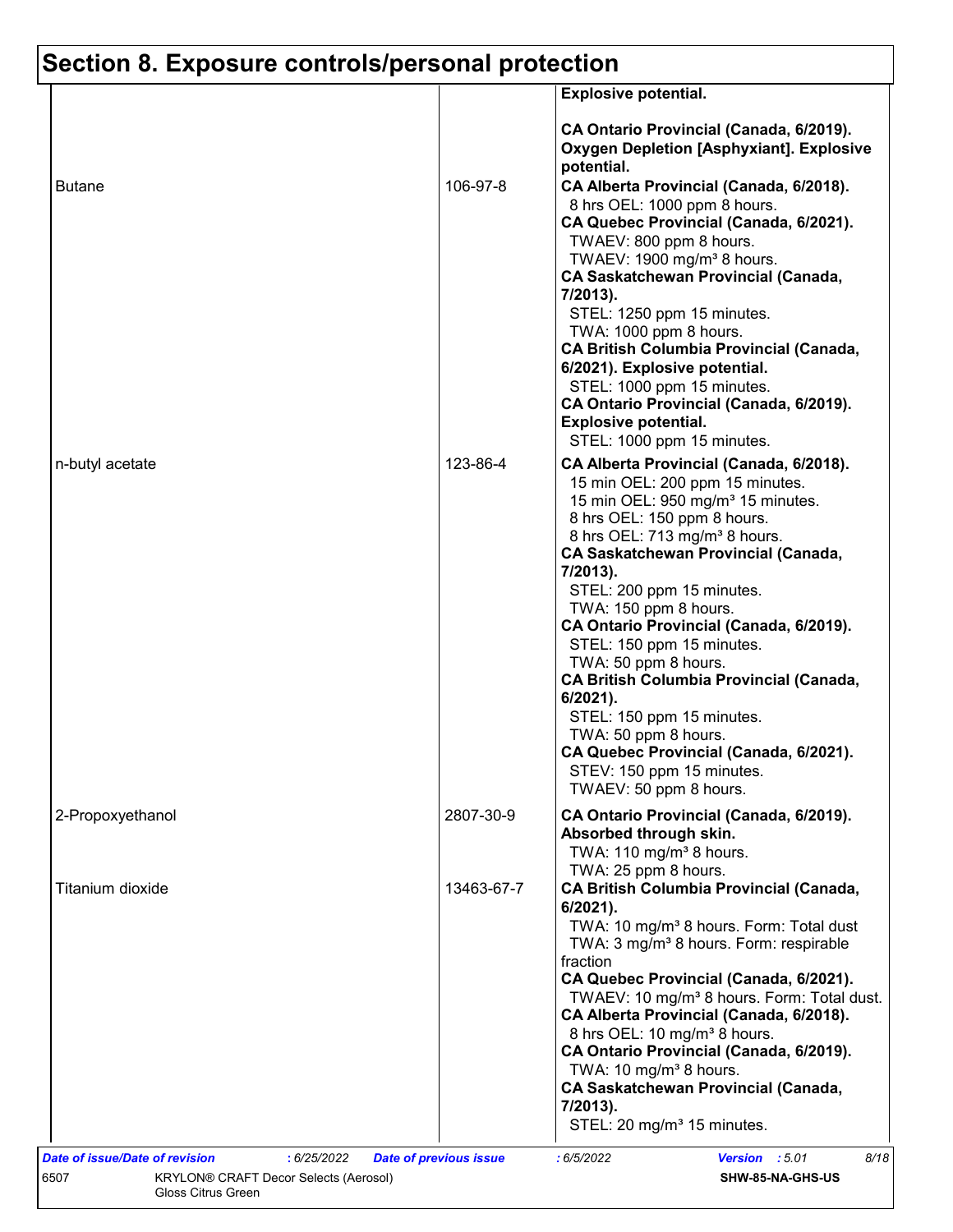|                            |            | TWA: 10 mg/m <sup>3</sup> 8 hours.                                                            |
|----------------------------|------------|-----------------------------------------------------------------------------------------------|
| Zirconium 2-Ethylhexanoate | 22464-99-9 | CA Alberta Provincial (Canada, 6/2018).                                                       |
|                            |            | 8 hrs OEL: 5 mg/m <sup>3</sup> , (as Zr) 8 hours.                                             |
|                            |            | 15 min OEL: 10 mg/m <sup>3</sup> , (as Zr) 15 minutes.                                        |
|                            |            | <b>CA British Columbia Provincial (Canada,</b>                                                |
|                            |            | 6/2021).                                                                                      |
|                            |            | TWA: $5 \text{ mg/m}^3$ , (as Zr) 8 hours.                                                    |
|                            |            | STEL: 10 mg/m <sup>3</sup> , (as Zr) 15 minutes.                                              |
|                            |            | CA Quebec Provincial (Canada, 6/2021).                                                        |
|                            |            | TWAEV: 5 mg/m <sup>3</sup> , (as Zr) 8 hours.                                                 |
|                            |            | STEV: 10 mg/m <sup>3</sup> , (as Zr) 15 minutes.                                              |
|                            |            | CA Ontario Provincial (Canada, 6/2019).                                                       |
|                            |            | STEL: 10 mg/m <sup>3</sup> , (as Zr) 15 minutes.                                              |
|                            |            | TWA: $5 \text{ mg/m}^3$ , (as Zr) 8 hours.                                                    |
| Methyl Ethyl Ketoxime      | 96-29-7    | OARS WEEL (United States, 1/2021). Skin                                                       |
|                            |            | sensitizer.                                                                                   |
|                            |            | TWA: 10 ppm 8 hours.                                                                          |
| Cobalt 2-Ethylhexanoate    | 136-52-7   | <b>CA British Columbia Provincial (Canada,</b>                                                |
|                            |            | 6/2021). Skin sensitizer. Inhalation                                                          |
|                            |            | sensitizer.                                                                                   |
|                            |            | TWA: 0.02 mg/m <sup>3</sup> , (as Co, Total) 8 hours.                                         |
|                            |            | CA Quebec Provincial (Canada, 6/2021).<br>Skin sensitizer.                                    |
|                            |            |                                                                                               |
|                            |            | TWAEV: $0.02$ mg/m <sup>3</sup> , (as Co) 8 hours.<br>CA Ontario Provincial (Canada, 6/2019). |
|                            |            | TWA: $0.02$ mg/m <sup>3</sup> , (as Co) 8 hours.                                              |
|                            |            | <b>CA Saskatchewan Provincial (Canada,</b>                                                    |
|                            |            | 7/2013).                                                                                      |
|                            |            | STEL: 0.06 mg/m <sup>3</sup> , (measured as Co) 15                                            |
|                            |            | minutes.                                                                                      |
|                            |            | TWA: $0.02 \text{ mg/m}^3$ , (measured as Co) 8                                               |
|                            |            | hours.                                                                                        |
|                            |            |                                                                                               |

#### **Occupational exposure limits (Mexico)**

|                            | CAS#       | <b>Exposure limits</b>                                                                                                                |
|----------------------------|------------|---------------------------------------------------------------------------------------------------------------------------------------|
| Acetone                    | 67-64-1    | NOM-010-STPS-2014 (Mexico, 4/2016).<br>TWA: 500 ppm 8 hours.<br>STEL: 750 ppm 15 minutes.                                             |
| Propane                    | 74-98-6    | NOM-010-STPS-2014 (Mexico, 4/2016).<br>TWA: 1000 ppm 8 hours.                                                                         |
| <b>Butane</b>              | 106-97-8   | NOM-010-STPS-2014 (Mexico, 4/2016).<br>TWA: 1000 ppm 8 hours.                                                                         |
| n-Butyl Acetate            | 123-86-4   | NOM-010-STPS-2014 (Mexico, 4/2016).<br>TWA: 150 ppm 8 hours.<br>STEL: 200 ppm 15 minutes.                                             |
| Zirconium 2-Ethylhexanoate | 22464-99-9 | NOM-010-STPS-2014 (Mexico, 4/2016).<br>TWA: $5 \text{ mg/m}^3$ , (as Zr) 8 hours.<br>STEL: 10 mg/m <sup>3</sup> , (as Zr) 15 minutes. |
| Cobalt 2-Ethylhexanoate    | 136-52-7   | NOM-010-STPS-2014 (Mexico, 4/2016).<br>TWA: $0.02$ mg/m <sup>3</sup> , (as Co) 8 hours.                                               |

#### **Appropriate engineering controls**

**:** Use only with adequate ventilation. Use process enclosures, local exhaust ventilation or other engineering controls to keep worker exposure to airborne contaminants below any recommended or statutory limits. The engineering controls also need to keep gas, vapor or dust concentrations below any lower explosive limits. Use explosion-proof ventilation equipment.

| Date of issue/Date of revision |                                                             | : 6/25/2022 | Date of previous issue | : 6/5/2022 | <b>Version</b> : 5.01   |  | 9/18 |
|--------------------------------|-------------------------------------------------------------|-------------|------------------------|------------|-------------------------|--|------|
| 6507                           | KRYLON® CRAFT Decor Selects (Aerosol)<br>Gloss Citrus Green |             |                        |            | <b>SHW-85-NA-GHS-US</b> |  |      |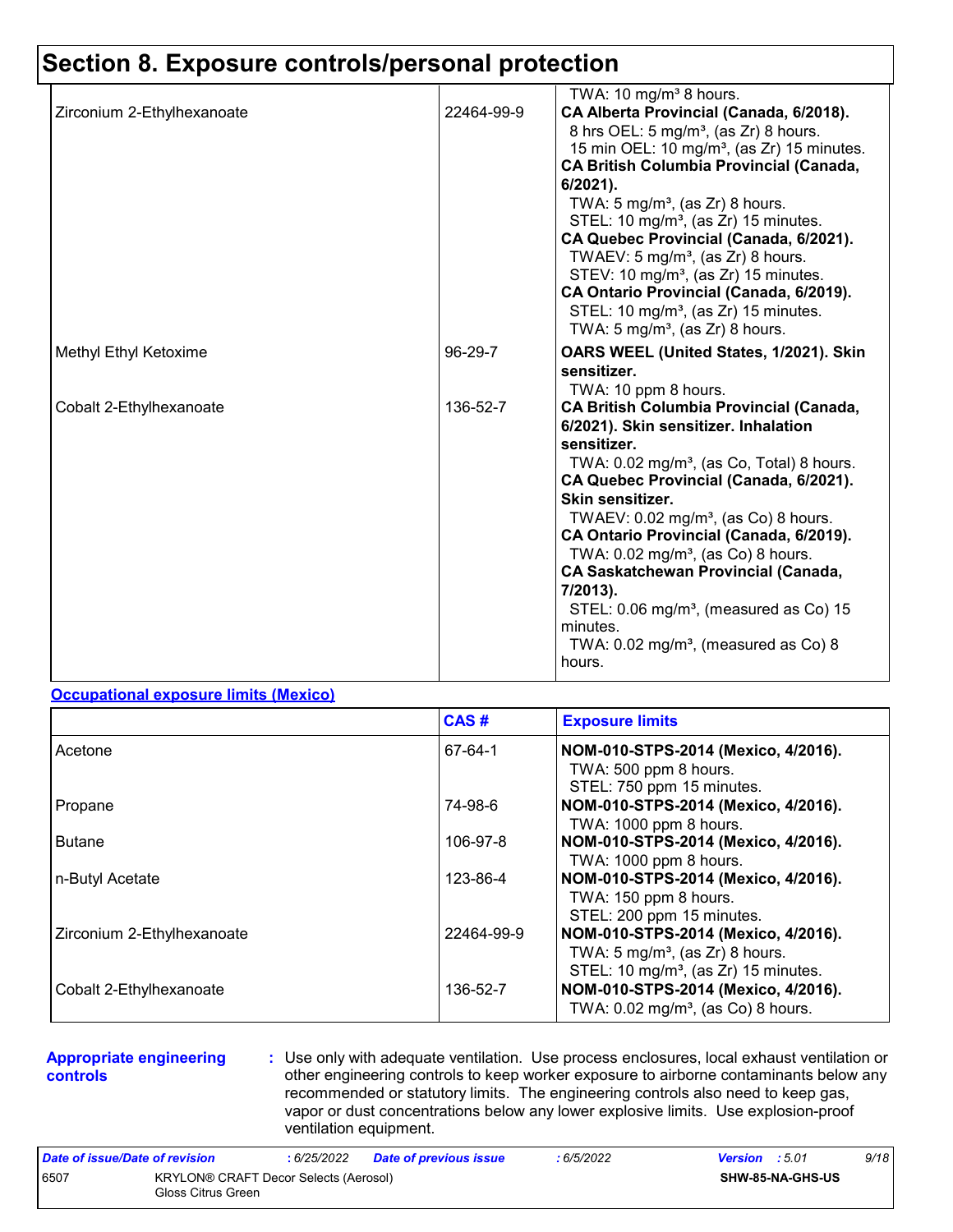| <b>Environmental exposure</b><br><b>controls</b> | : Emissions from ventilation or work process equipment should be checked to ensure<br>they comply with the requirements of environmental protection legislation. In some<br>cases, fume scrubbers, filters or engineering modifications to the process equipment<br>will be necessary to reduce emissions to acceptable levels.                                                                                                                                                                                                                                                                                        |
|--------------------------------------------------|------------------------------------------------------------------------------------------------------------------------------------------------------------------------------------------------------------------------------------------------------------------------------------------------------------------------------------------------------------------------------------------------------------------------------------------------------------------------------------------------------------------------------------------------------------------------------------------------------------------------|
| <b>Individual protection measures</b>            |                                                                                                                                                                                                                                                                                                                                                                                                                                                                                                                                                                                                                        |
| <b>Hygiene measures</b>                          | : Wash hands, forearms and face thoroughly after handling chemical products, before<br>eating, smoking and using the lavatory and at the end of the working period.<br>Appropriate techniques should be used to remove potentially contaminated clothing.<br>Contaminated work clothing should not be allowed out of the workplace. Wash<br>contaminated clothing before reusing. Ensure that eyewash stations and safety<br>showers are close to the workstation location.                                                                                                                                            |
| <b>Eye/face protection</b>                       | Safety eyewear complying with an approved standard should be used when a risk<br>assessment indicates this is necessary to avoid exposure to liquid splashes, mists,<br>gases or dusts. If contact is possible, the following protection should be worn, unless<br>the assessment indicates a higher degree of protection: chemical splash goggles.                                                                                                                                                                                                                                                                    |
| <b>Skin protection</b>                           |                                                                                                                                                                                                                                                                                                                                                                                                                                                                                                                                                                                                                        |
| <b>Hand protection</b>                           | : Chemical-resistant, impervious gloves complying with an approved standard should be<br>worn at all times when handling chemical products if a risk assessment indicates this is<br>necessary. Considering the parameters specified by the glove manufacturer, check<br>during use that the gloves are still retaining their protective properties. It should be<br>noted that the time to breakthrough for any glove material may be different for different<br>glove manufacturers. In the case of mixtures, consisting of several substances, the<br>protection time of the gloves cannot be accurately estimated. |
| <b>Body protection</b>                           | : Personal protective equipment for the body should be selected based on the task being<br>performed and the risks involved and should be approved by a specialist before<br>handling this product. When there is a risk of ignition from static electricity, wear anti-<br>static protective clothing. For the greatest protection from static discharges, clothing<br>should include anti-static overalls, boots and gloves.                                                                                                                                                                                         |
| <b>Other skin protection</b>                     | : Appropriate footwear and any additional skin protection measures should be selected<br>based on the task being performed and the risks involved and should be approved by a<br>specialist before handling this product.                                                                                                                                                                                                                                                                                                                                                                                              |
| <b>Respiratory protection</b>                    | Based on the hazard and potential for exposure, select a respirator that meets the<br>appropriate standard or certification. Respirators must be used according to a<br>respiratory protection program to ensure proper fitting, training, and other important<br>aspects of use.                                                                                                                                                                                                                                                                                                                                      |

# **Section 9. Physical and chemical properties**

The conditions of measurement of all properties are at standard temperature and pressure unless otherwise indicated.

| <b>Appearance</b>                                                 |                                                           |
|-------------------------------------------------------------------|-----------------------------------------------------------|
| <b>Physical state</b>                                             | $:$ Liquid.                                               |
| <b>Color</b>                                                      | : Not available.                                          |
| Odor                                                              | : Not available.                                          |
| <b>Odor threshold</b>                                             | : Not available.                                          |
| pH                                                                | : Not applicable.                                         |
| <b>Melting point/freezing point</b>                               | $\therefore$ Not available.                               |
| <b>Boiling point, initial boiling</b><br>point, and boiling range | : Not available.                                          |
| <b>Flash point</b>                                                | : Closed cup: -29°C (-20.2°F) [Pensky-Martens Closed Cup] |
| <b>Evaporation rate</b>                                           | $\div$ 5.6 (butyl acetate = 1)                            |
| <b>Flammability</b>                                               | : Not available.                                          |

| Date of issue/Date of revision |                                                             | : 6/25/2022 | <b>Date of previous issue</b> | : 6/5/2022 | <b>Version</b> : 5.01 |                  | 10/18 |
|--------------------------------|-------------------------------------------------------------|-------------|-------------------------------|------------|-----------------------|------------------|-------|
| 6507                           | KRYLON® CRAFT Decor Selects (Aerosol)<br>Gloss Citrus Green |             |                               |            |                       | SHW-85-NA-GHS-US |       |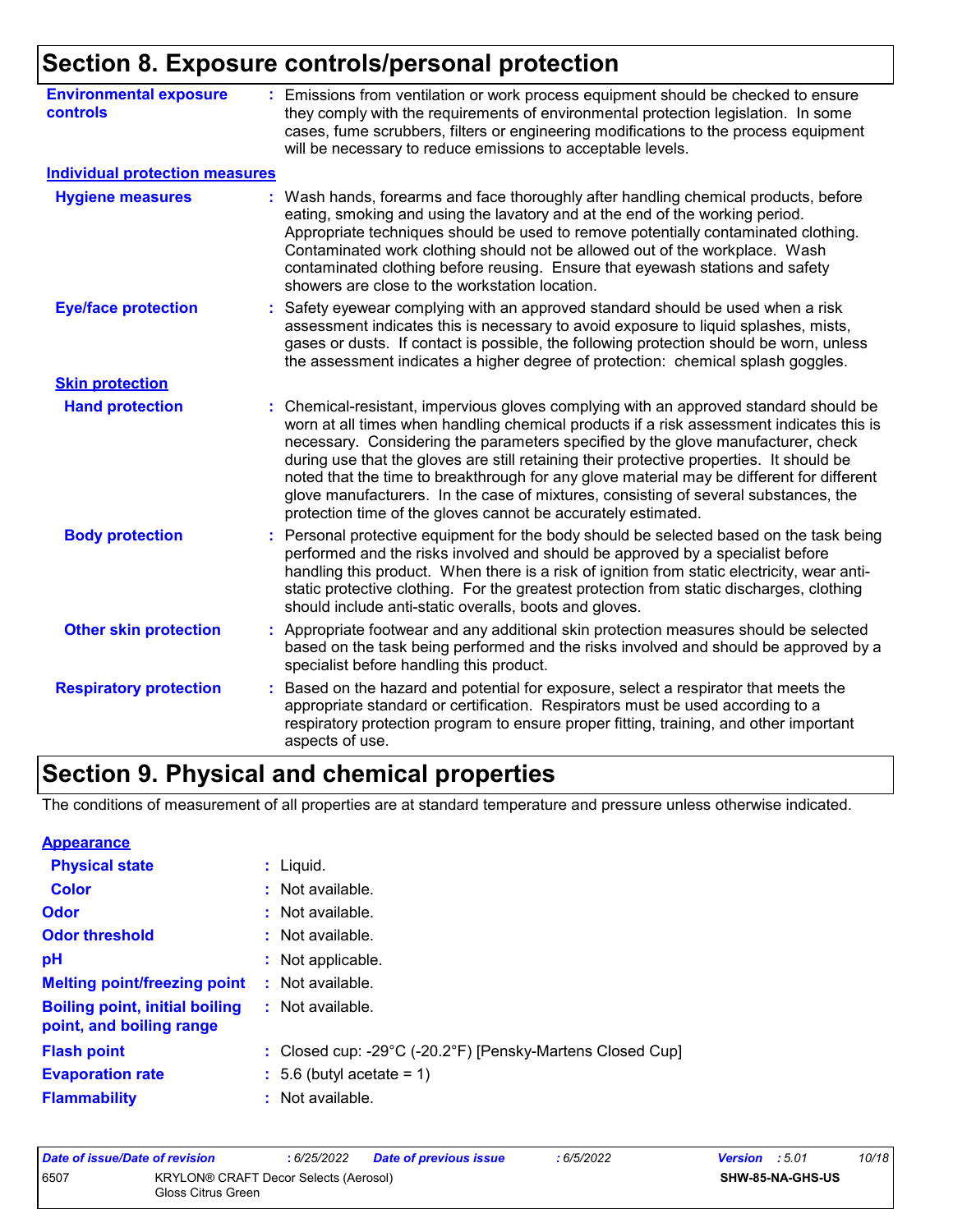# **Section 9. Physical and chemical properties**

| Lower and upper explosion<br>limit/flammability limit | : Lower: 1.26%<br>Upper: 15.8%                                 |
|-------------------------------------------------------|----------------------------------------------------------------|
| <b>Vapor pressure</b>                                 | : $101.3$ kPa (760 mm Hg)                                      |
| <b>Relative vapor density</b>                         | : $1.55$ [Air = 1]                                             |
| <b>Relative density</b>                               | : 0.74                                                         |
| <b>Solubility</b>                                     | : Not available.                                               |
| <b>Partition coefficient: n-</b><br>octanol/water     | : Not applicable.                                              |
| <b>Auto-ignition temperature</b>                      | : Not available.                                               |
| <b>Decomposition temperature</b>                      | $:$ Not available.                                             |
| <b>Viscosity</b>                                      | Kinematic (40°C (104°F)): <20.5 mm <sup>2</sup> /s (<20.5 cSt) |
| <b>Molecular weight</b>                               | Not applicable.                                                |
| <b>Aerosol product</b>                                |                                                                |
| <b>Type of aerosol</b>                                | : Spray                                                        |
| <b>Heat of combustion</b>                             | : $28.151 \text{ kJ/g}$                                        |

# **Section 10. Stability and reactivity**

| <b>Hazardous decomposition</b><br>products   | : Under normal conditions of storage and use, hazardous decomposition products should<br>not be produced. |
|----------------------------------------------|-----------------------------------------------------------------------------------------------------------|
| <b>Incompatible materials</b>                | : No specific data.                                                                                       |
| <b>Conditions to avoid</b>                   | : Avoid all possible sources of ignition (spark or flame).                                                |
| <b>Possibility of hazardous</b><br>reactions | : Under normal conditions of storage and use, hazardous reactions will not occur.                         |
| <b>Chemical stability</b>                    | : The product is stable.                                                                                  |
| <b>Reactivity</b>                            | : No specific test data related to reactivity available for this product or its ingredients.              |

## **Section 11. Toxicological information**

### **Information on toxicological effects**

#### **Acute toxicity**

| <b>Product/ingredient name</b> | <b>Result</b>                | <b>Species</b> | <b>Dose</b>              | <b>Exposure</b> |
|--------------------------------|------------------------------|----------------|--------------------------|-----------------|
| Acetone                        | LD50 Oral                    | Rat            | 5800 mg/kg               |                 |
| <b>Butane</b>                  | <b>LC50 Inhalation Vapor</b> | Rat            | 658000 mg/m <sup>3</sup> | 4 hours         |
| n-Butyl Acetate                | LD50 Dermal                  | Rabbit         | >17600 mg/kg             |                 |
|                                | LD50 Oral                    | Rat            | 10768 mg/kg              |                 |
| 2-Propoxyethanol               | LD50 Oral                    | Rat            | 3089 mg/kg               |                 |
| Zirconium 2-Ethylhexanoate     | LD50 Dermal                  | Rabbit         | $>5$ g/kg                |                 |
|                                | LD50 Oral                    | Rat            | $>5$ g/kg                |                 |
| Methyl Ethyl Ketoxime          | LD50 Oral                    | Rat            | 930 mg/kg                |                 |
| Light Aromatic Hydrocarbons    | LD50 Oral                    | Rat            | 8400 mg/kg               |                 |
| Cobalt 2-Ethylhexanoate        | LD50 Dermal                  | Rabbit         | $>5$ g/kg                |                 |
|                                | LD50 Oral                    | Rat            | $1.22$ g/kg              |                 |
| <b>Hydrotreated Heavy</b>      | <b>LC50 Inhalation Vapor</b> | Rat            | 8500 mg/m <sup>3</sup>   | 4 hours         |
| Petroleum Naphtha              |                              |                |                          |                 |
|                                | LD50 Oral                    | Rat            | $>6$ g/kg                |                 |

| Date of issue/Date of revision |                                                                    | : 6/25/2022 | <b>Date of previous issue</b> | : 6/5/2022 | <b>Version</b> : 5.01 |                         | 11/18 |
|--------------------------------|--------------------------------------------------------------------|-------------|-------------------------------|------------|-----------------------|-------------------------|-------|
| 6507                           | <b>KRYLON® CRAFT Decor Selects (Aerosol)</b><br>Gloss Citrus Green |             |                               |            |                       | <b>SHW-85-NA-GHS-US</b> |       |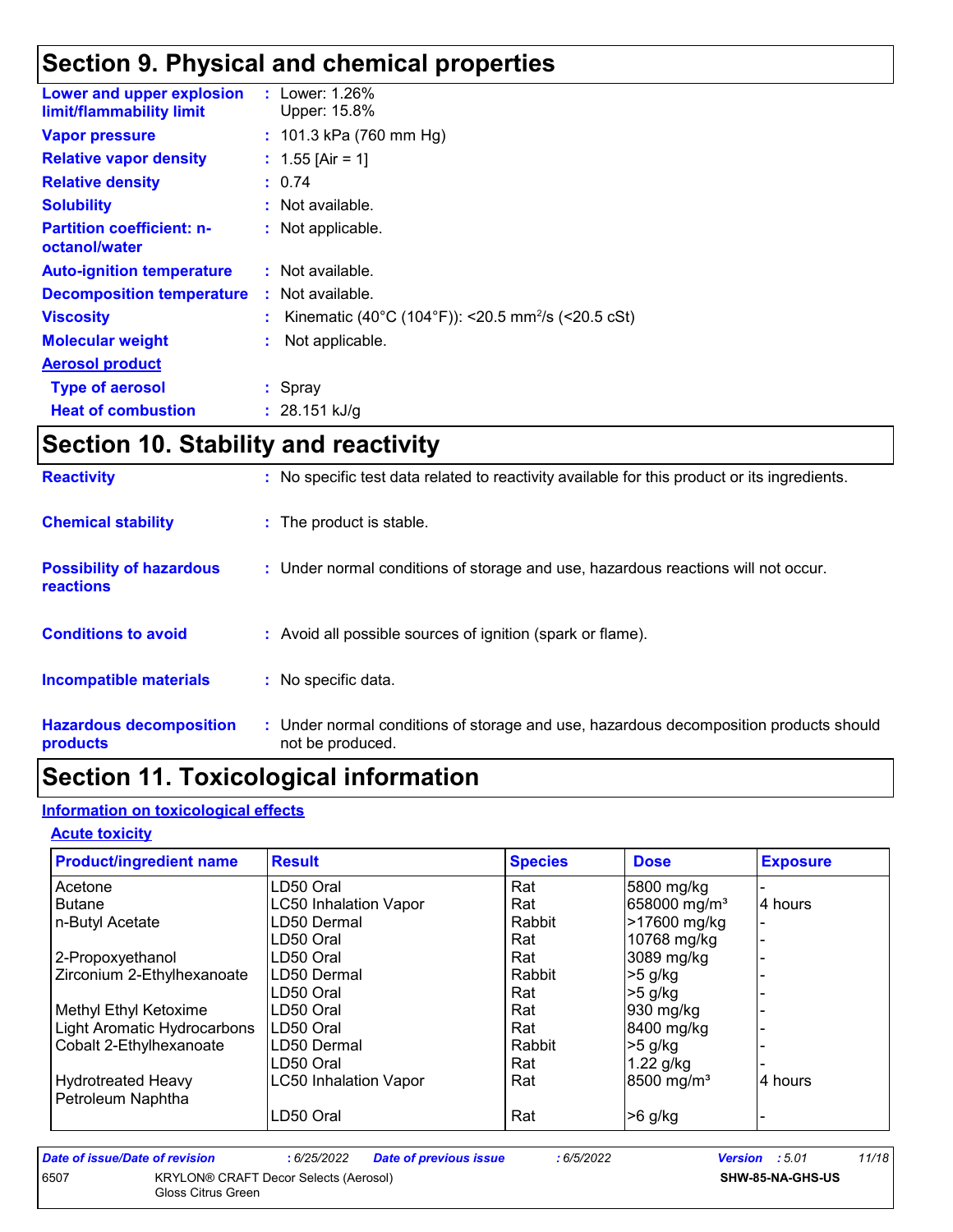## **Section 11. Toxicological information**

| <b>Product/ingredient name</b> | <b>Result</b>            | <b>Species</b> | <b>Score</b>   | <b>Exposure</b>  | <b>Observation</b> |
|--------------------------------|--------------------------|----------------|----------------|------------------|--------------------|
| Acetone                        | Eyes - Mild irritant     | Human          |                | 186300 ppm       |                    |
|                                | Eyes - Mild irritant     | Rabbit         |                | $10$ uL          |                    |
|                                | Eyes - Moderate irritant | Rabbit         |                | 24 hours 20      |                    |
|                                |                          |                |                | mg               |                    |
|                                | Eyes - Severe irritant   | Rabbit         |                | $20 \, mg$       |                    |
|                                | Skin - Mild irritant     | Rabbit         |                | 24 hours 500     |                    |
|                                |                          |                |                | mg               |                    |
|                                | Skin - Mild irritant     | Rabbit         |                | 395 mg           |                    |
| n-Butyl Acetate                | Eyes - Moderate irritant | Rabbit         |                | $100$ mg         |                    |
|                                | Skin - Moderate irritant | Rabbit         |                | 24 hours 500     |                    |
|                                |                          |                |                | mg               |                    |
| 2-Propoxyethanol               | Eyes - Severe irritant   | Rabbit         |                | 24 hours 750     |                    |
|                                |                          |                |                | ug               |                    |
|                                | Eyes - Severe irritant   | Rabbit         |                | $100 \text{ mg}$ |                    |
|                                | Skin - Mild irritant     | Guinea pig     |                | 500 mg           |                    |
|                                | Skin - Mild irritant     | Rabbit         |                | 24 hours 500     |                    |
|                                |                          |                |                | mg               |                    |
| <b>Titanium Dioxide</b>        | Skin - Mild irritant     | Human          | $\blacksquare$ | 72 hours 300     |                    |
|                                |                          |                |                | ug I             |                    |
| Methyl Ethyl Ketoxime          | Eyes - Severe irritant   | Rabbit         |                | 100 uL           |                    |
| Light Aromatic Hydrocarbons    | Eyes - Mild irritant     | Rabbit         |                | 24 hours 100     |                    |
|                                |                          |                |                | uL               |                    |

#### **Sensitization**

Not available.

#### **Mutagenicity**

Not available.

#### **Carcinogenicity**

Not available.

#### **Classification**

| <b>Product/ingredient name</b> | <b>OSHA</b> | <b>IARC</b> | <b>NTP</b>                                       |
|--------------------------------|-------------|-------------|--------------------------------------------------|
| Titanium Dioxide               |             | 2Β          |                                                  |
| Cobalt 2-Ethylhexanoate        |             | 2B          | Reasonably anticipated to be a human carcinogen. |

#### **Reproductive toxicity**

Not available.

#### **Teratogenicity**

Not available.

#### **Specific target organ toxicity (single exposure)**

| <b>Name</b>                       |                                              | <b>Category</b>                            | <b>Route of</b><br>exposure | <b>Target organs</b>                   |
|-----------------------------------|----------------------------------------------|--------------------------------------------|-----------------------------|----------------------------------------|
| Acetone                           |                                              | Category 3                                 |                             | Respiratory tract<br>irritation        |
|                                   |                                              | Category 3                                 |                             | Narcotic effects                       |
| Propane                           |                                              | Category 3                                 |                             | Respiratory tract<br>irritation        |
|                                   |                                              | Category 3                                 |                             | Narcotic effects                       |
| <b>Butane</b>                     |                                              | Category 3                                 |                             | Respiratory tract<br><b>irritation</b> |
|                                   |                                              | Category 3                                 |                             | l Narcotic effects                     |
| Date of issue/Date of revision    | :6/25/2022                                   | <b>Date of previous issue</b><br>:6/5/2022 |                             | 12/18<br>Version : 5.01                |
| 6507<br><b>Gloss Citrus Green</b> | <b>KRYLON® CRAFT Decor Selects (Aerosol)</b> |                                            |                             | SHW-85-NA-GHS-US                       |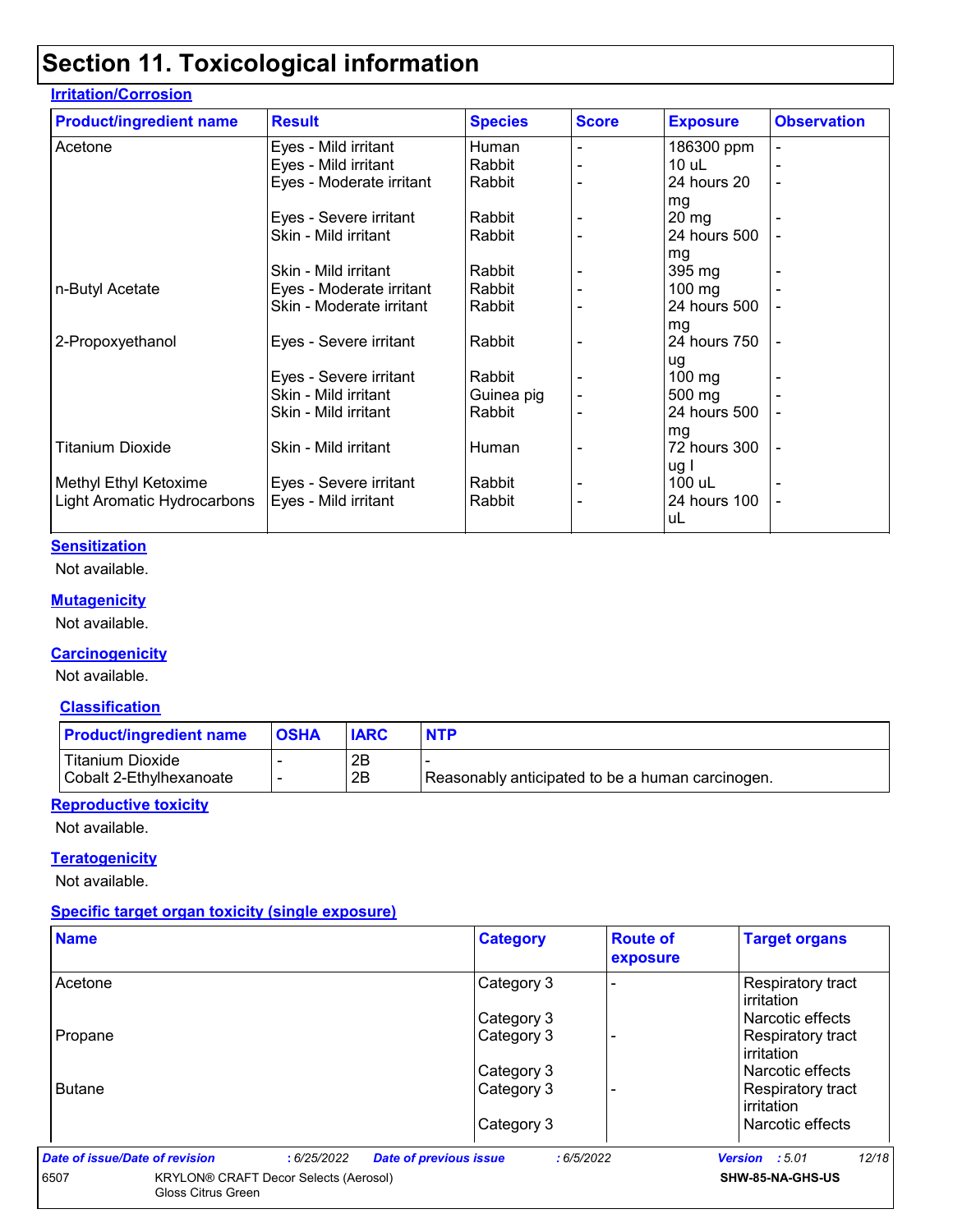# **Section 11. Toxicological information**

| n-Butyl Acetate                      | Category 3 | Narcotic effects                |
|--------------------------------------|------------|---------------------------------|
| 2-Propoxyethanol                     | Category 3 | Respiratory tract<br>irritation |
|                                      | Category 3 | Narcotic effects                |
| Methyl Ethyl Ketoxime                | Category 1 | upper respiratory<br>tract      |
|                                      | Category 3 | Narcotic effects                |
| <b>Light Aromatic Hydrocarbons</b>   | Category 3 | Respiratory tract<br>irritation |
|                                      | Category 3 | Narcotic effects                |
| Hydrotreated Heavy Petroleum Naphtha | Category 3 | Respiratory tract<br>irritation |
|                                      | Category 3 | Narcotic effects                |

#### **Specific target organ toxicity (repeated exposure)**

| <b>Name</b>                          | <b>Category</b> | <b>Route of</b><br>exposure | <b>Target organs</b> |
|--------------------------------------|-----------------|-----------------------------|----------------------|
| Acetone                              | Category 2      |                             |                      |
| Propane                              | Category 2      |                             |                      |
| <b>Butane</b>                        | Category 2      |                             |                      |
| 2-Propoxyethanol                     | Category 2      |                             |                      |
| Methyl Ethyl Ketoxime                | Category 2      |                             | blood system         |
| Light Aromatic Hydrocarbons          | Category 2      |                             |                      |
| Hydrotreated Heavy Petroleum Naphtha | Category 2      |                             |                      |

#### **Aspiration hazard**

| <b>Name</b>                          | <b>Result</b>                         |
|--------------------------------------|---------------------------------------|
| Propane                              | <b>ASPIRATION HAZARD - Category 1</b> |
| <b>Butane</b>                        | <b>ASPIRATION HAZARD - Category 1</b> |
| Light Aromatic Hydrocarbons          | <b>ASPIRATION HAZARD - Category 1</b> |
| Hydrotreated Heavy Petroleum Naphtha | <b>ASPIRATION HAZARD - Category 1</b> |

#### **Information on the likely :** Not available. **routes of exposure**

| <b>Potential acute health effects</b> |                                                             |                                                                                                                                          |                                                                                     |           |                                                                                    |       |
|---------------------------------------|-------------------------------------------------------------|------------------------------------------------------------------------------------------------------------------------------------------|-------------------------------------------------------------------------------------|-----------|------------------------------------------------------------------------------------|-------|
| <b>Eye contact</b>                    |                                                             |                                                                                                                                          | : Causes serious eye irritation.                                                    |           |                                                                                    |       |
| <b>Inhalation</b>                     |                                                             |                                                                                                                                          | dizziness. May cause respiratory irritation.                                        |           | : Can cause central nervous system (CNS) depression. May cause drowsiness or       |       |
| <b>Skin contact</b>                   |                                                             |                                                                                                                                          | : May cause an allergic skin reaction.                                              |           |                                                                                    |       |
| <b>Ingestion</b>                      |                                                             | enters airways.                                                                                                                          |                                                                                     |           | : Can cause central nervous system (CNS) depression. May be fatal if swallowed and |       |
|                                       |                                                             |                                                                                                                                          | <u>Symptoms related to the physical, chemical and toxicological characteristics</u> |           |                                                                                    |       |
| <b>Eye contact</b>                    |                                                             | pain or irritation<br>watering<br>redness                                                                                                | : Adverse symptoms may include the following:                                       |           |                                                                                    |       |
| <b>Inhalation</b>                     |                                                             | respiratory tract irritation<br>coughing<br>nausea or vomiting<br>headache<br>drowsiness/fatigue<br>dizziness/vertigo<br>unconsciousness | : Adverse symptoms may include the following:                                       |           |                                                                                    |       |
| Date of issue/Date of revision        |                                                             | :6/25/2022                                                                                                                               | <b>Date of previous issue</b>                                                       | :6/5/2022 | Version : 5.01                                                                     | 13/18 |
| 6507                                  | KRYLON® CRAFT Decor Selects (Aerosol)<br>Gloss Citrus Green |                                                                                                                                          |                                                                                     |           | SHW-85-NA-GHS-US                                                                   |       |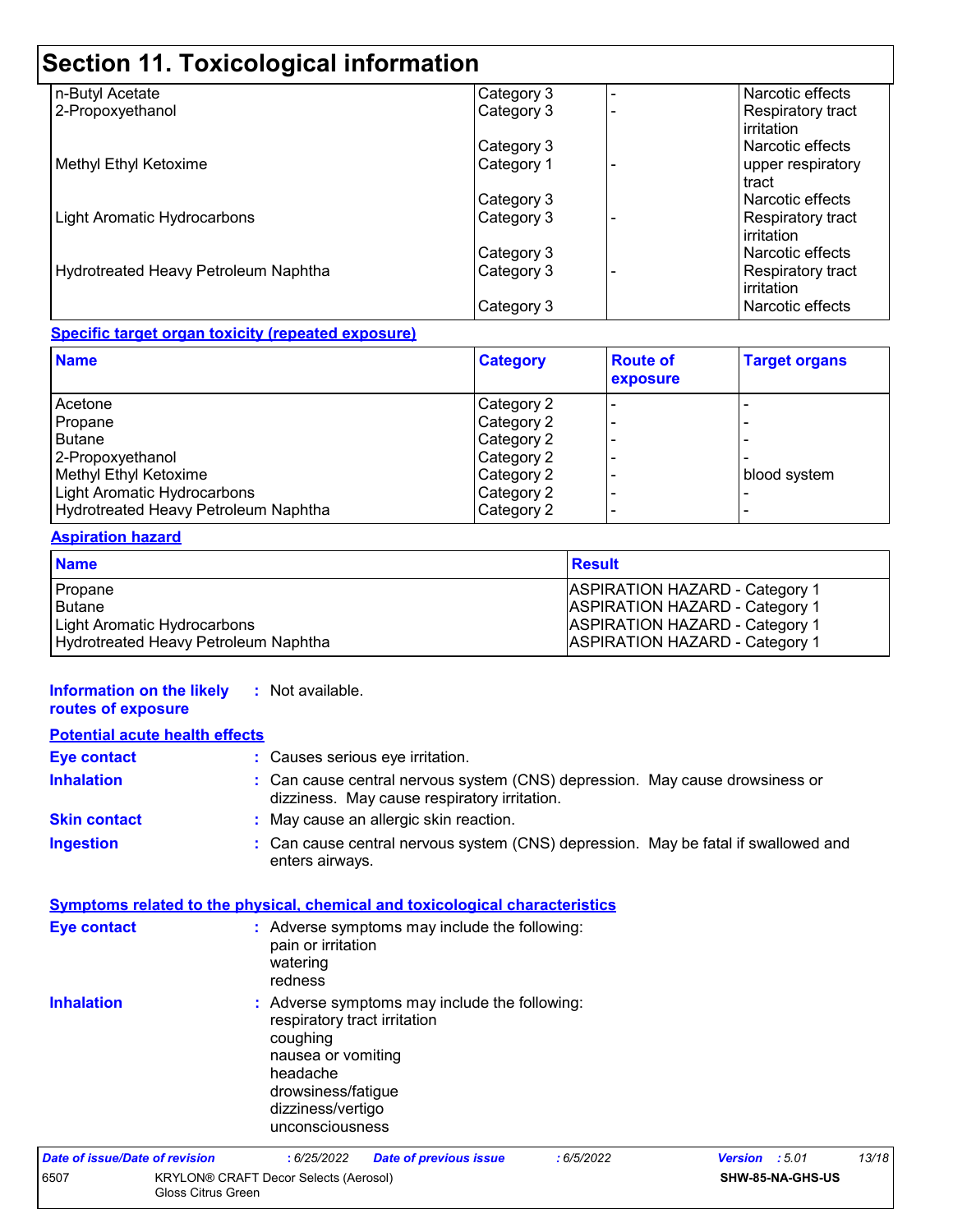# **Section 11. Toxicological information**

|                     | reduced fetal weight<br>increase in fetal deaths<br>skeletal malformations                                                                           |
|---------------------|------------------------------------------------------------------------------------------------------------------------------------------------------|
| <b>Skin contact</b> | : Adverse symptoms may include the following:<br>irritation<br>redness<br>reduced fetal weight<br>increase in fetal deaths<br>skeletal malformations |
| <b>Ingestion</b>    | : Adverse symptoms may include the following:<br>nausea or vomiting<br>reduced fetal weight<br>increase in fetal deaths<br>skeletal malformations    |

|                                              | Delayed and immediate effects and also chronic effects from short and long term exposure                                                                                       |
|----------------------------------------------|--------------------------------------------------------------------------------------------------------------------------------------------------------------------------------|
| <b>Short term exposure</b>                   |                                                                                                                                                                                |
| <b>Potential immediate</b><br><b>effects</b> | : Not available.                                                                                                                                                               |
| <b>Potential delayed effects</b>             | : Not available.                                                                                                                                                               |
| <b>Long term exposure</b>                    |                                                                                                                                                                                |
| <b>Potential immediate</b><br><b>effects</b> | : Not available.                                                                                                                                                               |
| <b>Potential delayed effects</b>             | : Not available.                                                                                                                                                               |
| <b>Potential chronic health effects</b>      |                                                                                                                                                                                |
| Not available.                               |                                                                                                                                                                                |
| <b>General</b>                               | : May cause damage to organs through prolonged or repeated exposure. Once<br>sensitized, a severe allergic reaction may occur when subsequently exposed to very low<br>levels. |
| <b>Carcinogenicity</b>                       | : Suspected of causing cancer. Risk of cancer depends on duration and level of<br>exposure.                                                                                    |
| <b>Mutagenicity</b>                          | : No known significant effects or critical hazards.                                                                                                                            |
| <b>Teratogenicity</b>                        | : Suspected of damaging the unborn child.                                                                                                                                      |
| <b>Developmental effects</b>                 | : No known significant effects or critical hazards.                                                                                                                            |
| <b>Fertility effects</b>                     | : May damage fertility.                                                                                                                                                        |

#### **Numerical measures of toxicity**

#### **Acute toxicity estimates**

| <b>Route</b> | <b>ATE value</b> |
|--------------|------------------|
| Oral         | 102554.8 mg/kg   |
| Dermal       | 36520 mg/kg      |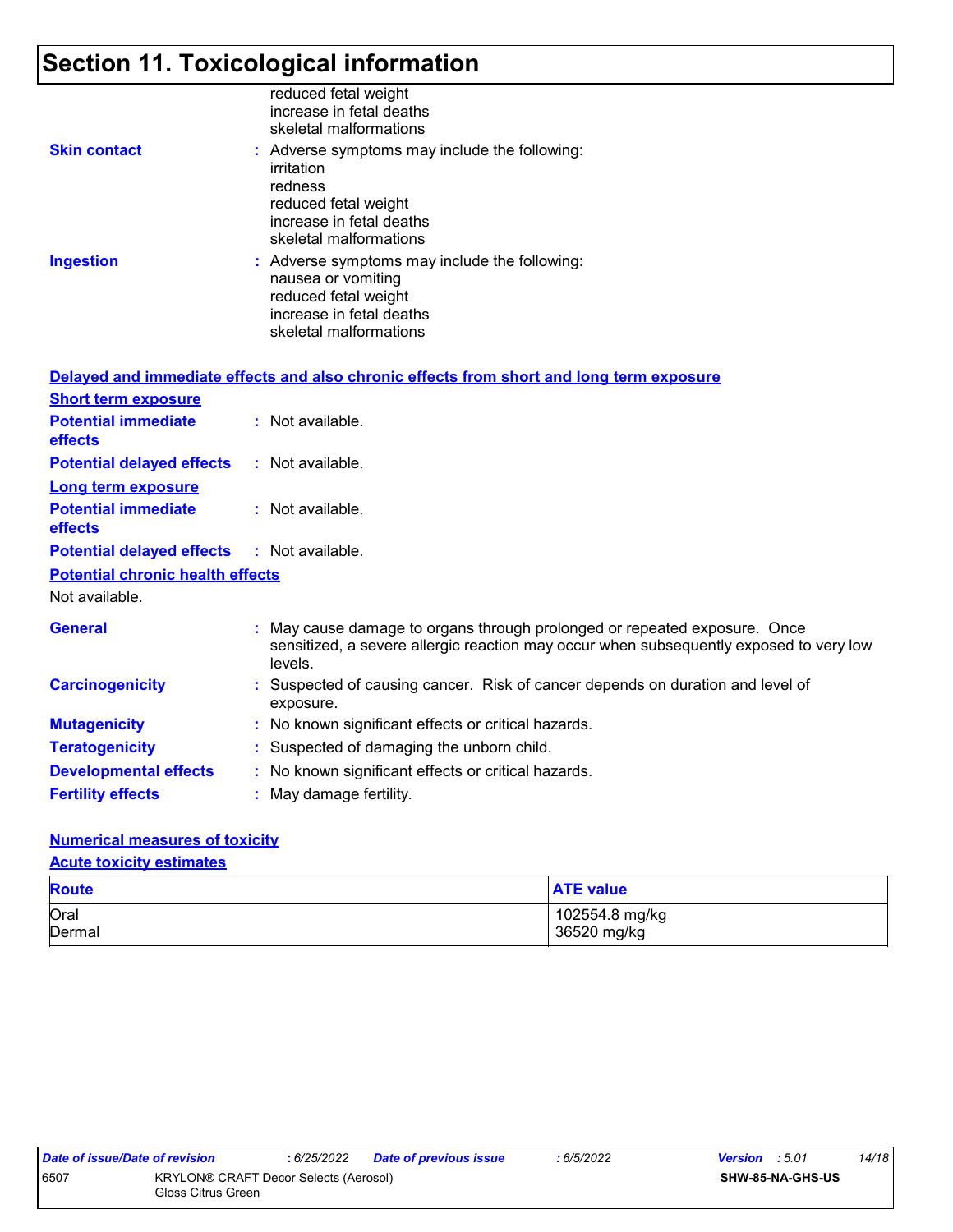## **Section 12. Ecological information**

#### **Toxicity**

| <b>Product/ingredient name</b> | <b>Result</b>                         | <b>Species</b>                             | <b>Exposure</b> |
|--------------------------------|---------------------------------------|--------------------------------------------|-----------------|
| Acetone                        | Acute EC50 7200000 µg/l Fresh water   | Algae - Selenastrum sp.                    | 96 hours        |
|                                | Acute LC50 4.42589 ml/L Marine water  | Crustaceans - Acartia tonsa -<br>Copepodid | 48 hours        |
|                                | Acute LC50 7460000 µg/l Fresh water   | Daphnia - Daphnia cucullata                | 48 hours        |
|                                | Acute LC50 5600 ppm Fresh water       | Fish - Poecilia reticulata                 | 96 hours        |
|                                | Chronic NOEC 4.95 mg/l Marine water   | Algae - Ulva pertusa                       | 96 hours        |
|                                | Chronic NOEC 0.016 ml/L Fresh water   | Crustaceans - Daphniidae                   | 21 days         |
|                                | Chronic NOEC 0.1 ml/L Fresh water     | Daphnia - Daphnia magna -<br>Neonate       | 21 days         |
|                                | Chronic NOEC 5 µg/l Marine water      | Fish - Gasterosteus aculeatus -<br>Larvae  | 42 days         |
| n-Butyl Acetate                | Acute LC50 32 mg/l Marine water       | Crustaceans - Artemia salina               | 48 hours        |
|                                | Acute LC50 18000 µg/l Fresh water     | Fish - Pimephales promelas                 | 96 hours        |
| <b>Titanium Dioxide</b>        | Acute LC50 >1000000 µg/l Marine water | Fish - Fundulus heteroclitus               | 96 hours        |
| Methyl Ethyl Ketoxime          | Acute LC50 843000 µg/l Fresh water    | Fish - Pimephales promelas                 | 96 hours        |

#### **Persistence and degradability**

| <b>Product/ingredient name</b> | <b>Aquatic half-life</b> | <b>Photolysis</b> | Biodegradability |
|--------------------------------|--------------------------|-------------------|------------------|
| Acetone                        |                          |                   | Readily          |
| n-Butyl Acetate                |                          |                   | Readily          |
| Light Aromatic Hydrocarbons    |                          |                   | Readily          |

#### **Bioaccumulative potential**

| <b>Product/ingredient name</b> | $\mathsf{LogP}_\mathsf{ow}$ | <b>BCF</b> | <b>Potential</b> |
|--------------------------------|-----------------------------|------------|------------------|
| Zirconium 2-Ethylhexanoate     |                             | 2.96       | low              |
| Methyl Ethyl Ketoxime          |                             | 2.5 to 5.8 | low              |
| Light Aromatic Hydrocarbons    |                             | 10 to 2500 | high             |
| Cobalt 2-Ethylhexanoate        |                             | 15600      | high             |
| Hydrotreated Heavy             |                             | 10 to 2500 | high             |
| Petroleum Naphtha              |                             |            |                  |

#### **Mobility in soil**

**Soil/water partition coefficient (Koc)** 

**:** Not available.

**Other adverse effects** : No known significant effects or critical hazards.

## **Section 13. Disposal considerations**

**Disposal methods :**

The generation of waste should be avoided or minimized wherever possible. Disposal of this product, solutions and any by-products should at all times comply with the requirements of environmental protection and waste disposal legislation and any regional local authority requirements. Dispose of surplus and non-recyclable products via a licensed waste disposal contractor. Waste should not be disposed of untreated to the sewer unless fully compliant with the requirements of all authorities with jurisdiction. Waste packaging should be recycled. Incineration or landfill should only be considered when recycling is not feasible. This material and its container must be disposed of in a safe way. Empty containers or liners may retain some product residues. Do not puncture or incinerate container.

| Date of issue/Date of revision |                                                                    | : 6/25/2022 | <b>Date of previous issue</b> | : 6/5/2022 | <b>Version</b> : 5.01 |                  | 15/18 |
|--------------------------------|--------------------------------------------------------------------|-------------|-------------------------------|------------|-----------------------|------------------|-------|
| 6507                           | <b>KRYLON® CRAFT Decor Selects (Aerosol)</b><br>Gloss Citrus Green |             |                               |            |                       | SHW-85-NA-GHS-US |       |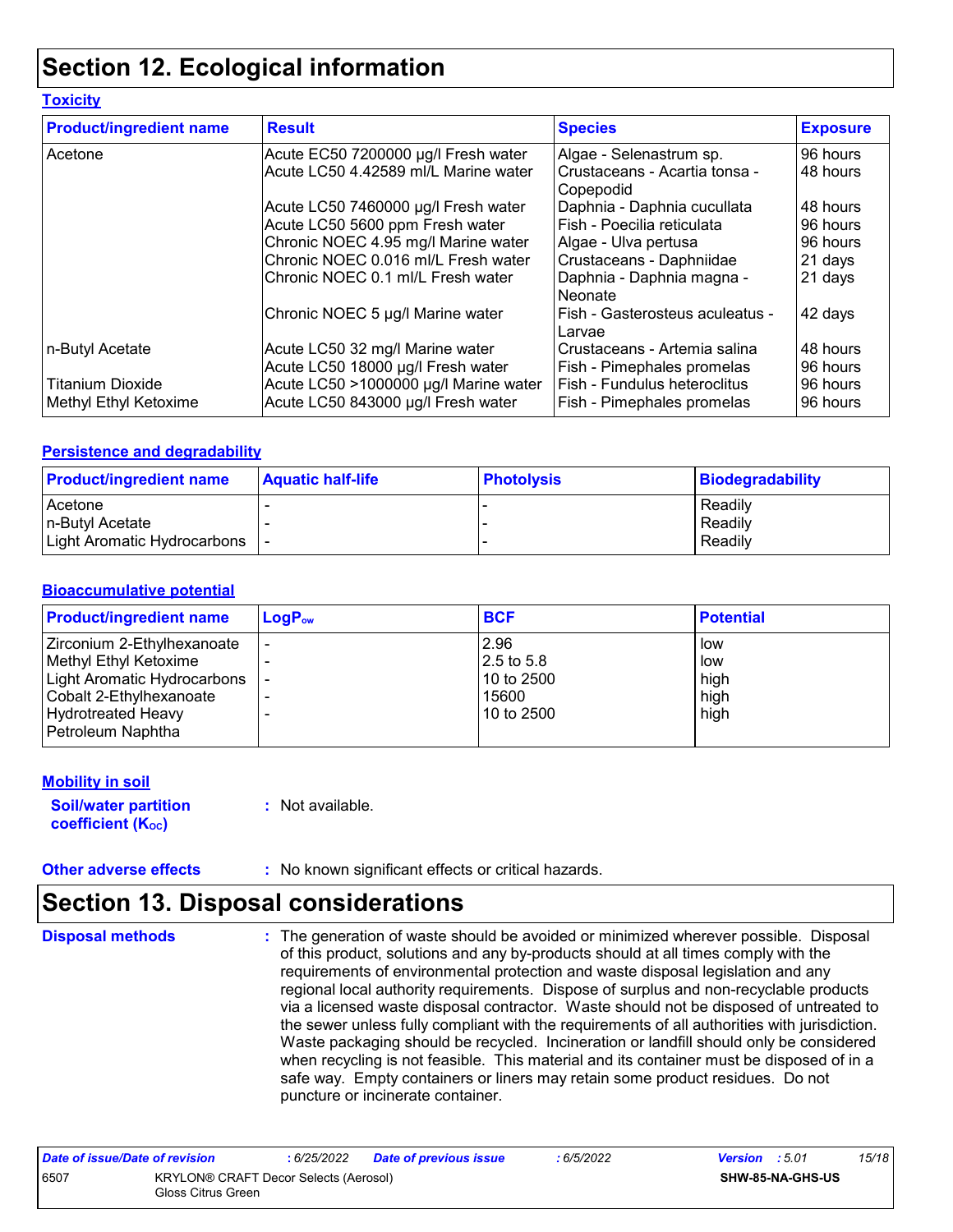### **Section 14. Transport information**

|                                                          | <b>DOT</b><br><b>Classification</b>                                                                             | <b>TDG</b><br><b>Classification</b>                                                                                                                                                                                                                                                                                                                                                                                                                                                                                                                                                                                                                                                 | <b>Mexico</b><br><b>Classification</b>                                                                          | <b>IATA</b>                                                                                                     | <b>IMDG</b>                                                                                                     |
|----------------------------------------------------------|-----------------------------------------------------------------------------------------------------------------|-------------------------------------------------------------------------------------------------------------------------------------------------------------------------------------------------------------------------------------------------------------------------------------------------------------------------------------------------------------------------------------------------------------------------------------------------------------------------------------------------------------------------------------------------------------------------------------------------------------------------------------------------------------------------------------|-----------------------------------------------------------------------------------------------------------------|-----------------------------------------------------------------------------------------------------------------|-----------------------------------------------------------------------------------------------------------------|
| <b>UN number</b>                                         | <b>UN1950</b>                                                                                                   | <b>UN1950</b>                                                                                                                                                                                                                                                                                                                                                                                                                                                                                                                                                                                                                                                                       | <b>UN1950</b>                                                                                                   | <b>UN1950</b>                                                                                                   | <b>UN1950</b>                                                                                                   |
| <b>UN proper</b><br>shipping name                        | <b>AEROSOLS</b>                                                                                                 | <b>AEROSOLS</b>                                                                                                                                                                                                                                                                                                                                                                                                                                                                                                                                                                                                                                                                     | <b>AEROSOLS</b>                                                                                                 | AEROSOLS,<br>flammable                                                                                          | <b>AEROSOLS</b>                                                                                                 |
| <b>Transport</b>                                         | 2.1                                                                                                             | 2.1                                                                                                                                                                                                                                                                                                                                                                                                                                                                                                                                                                                                                                                                                 | 2.1                                                                                                             | 2.1                                                                                                             | 2.1                                                                                                             |
| hazard class(es)                                         |                                                                                                                 |                                                                                                                                                                                                                                                                                                                                                                                                                                                                                                                                                                                                                                                                                     |                                                                                                                 |                                                                                                                 |                                                                                                                 |
| <b>Packing group</b>                                     |                                                                                                                 |                                                                                                                                                                                                                                                                                                                                                                                                                                                                                                                                                                                                                                                                                     |                                                                                                                 |                                                                                                                 |                                                                                                                 |
| <b>Environmental</b><br>hazards                          | No.                                                                                                             | No.                                                                                                                                                                                                                                                                                                                                                                                                                                                                                                                                                                                                                                                                                 | No.                                                                                                             | No.                                                                                                             | No.                                                                                                             |
| <b>Additional</b><br>information                         | Dependent upon<br>container size, this<br>product may ship under<br>the Limited Quantity<br>shipping exception. | Product classified<br>as per the<br>following sections<br>of the<br>Transportation of<br>Dangerous Goods<br>Regulations:<br>2.13-2.17 (Class<br>2).<br>Dependent upon<br>container size, this<br>product may ship under<br>the Limited Quantity<br>shipping exception.                                                                                                                                                                                                                                                                                                                                                                                                              | Dependent upon<br>container size, this<br>product may ship under<br>the Limited Quantity<br>shipping exception. | Dependent upon<br>container size, this<br>product may ship under<br>the Limited Quantity<br>shipping exception. | Dependent upon<br>container size, this<br>product may ship under<br>the Limited Quantity<br>shipping exception. |
| <b>Special precautions for user :</b>                    |                                                                                                                 | Multi-modal shipping descriptions are provided for informational purposes and do not<br>consider container sizes. The presence of a shipping description for a particular<br>mode of transport (sea, air, etc.), does not indicate that the product is packaged<br>suitably for that mode of transport. All packaging must be reviewed for suitability<br>prior to shipment, and compliance with the applicable regulations is the sole<br>responsibility of the person offering the product for transport. People loading and<br>unloading dangerous goods must be trained on all of the risks deriving from the<br>substances and on all actions in case of emergency situations. |                                                                                                                 |                                                                                                                 |                                                                                                                 |
| <b>Transport in bulk according</b><br>to IMO instruments | : Not available.                                                                                                |                                                                                                                                                                                                                                                                                                                                                                                                                                                                                                                                                                                                                                                                                     |                                                                                                                 |                                                                                                                 |                                                                                                                 |
|                                                          |                                                                                                                 | <b>Proper shipping name</b>                                                                                                                                                                                                                                                                                                                                                                                                                                                                                                                                                                                                                                                         | : Not available.                                                                                                |                                                                                                                 |                                                                                                                 |

## **Section 15. Regulatory information**

#### **SARA 313**

SARA 313 (40 CFR 372.45) supplier notification can be found on the Environmental Data Sheet.

#### **California Prop. 65**

WARNING: This product contains chemicals known to the State of California to cause cancer and birth defects or other reproductive harm.

#### **International regulations**

| Date of issue/Date of revision |                                              | : 6/25/2022 | Dat |
|--------------------------------|----------------------------------------------|-------------|-----|
| 3507                           | <b>KRYLON® CRAFT Decor Selects (Aerosol)</b> |             |     |
|                                | Gloss Citrus Green                           |             |     |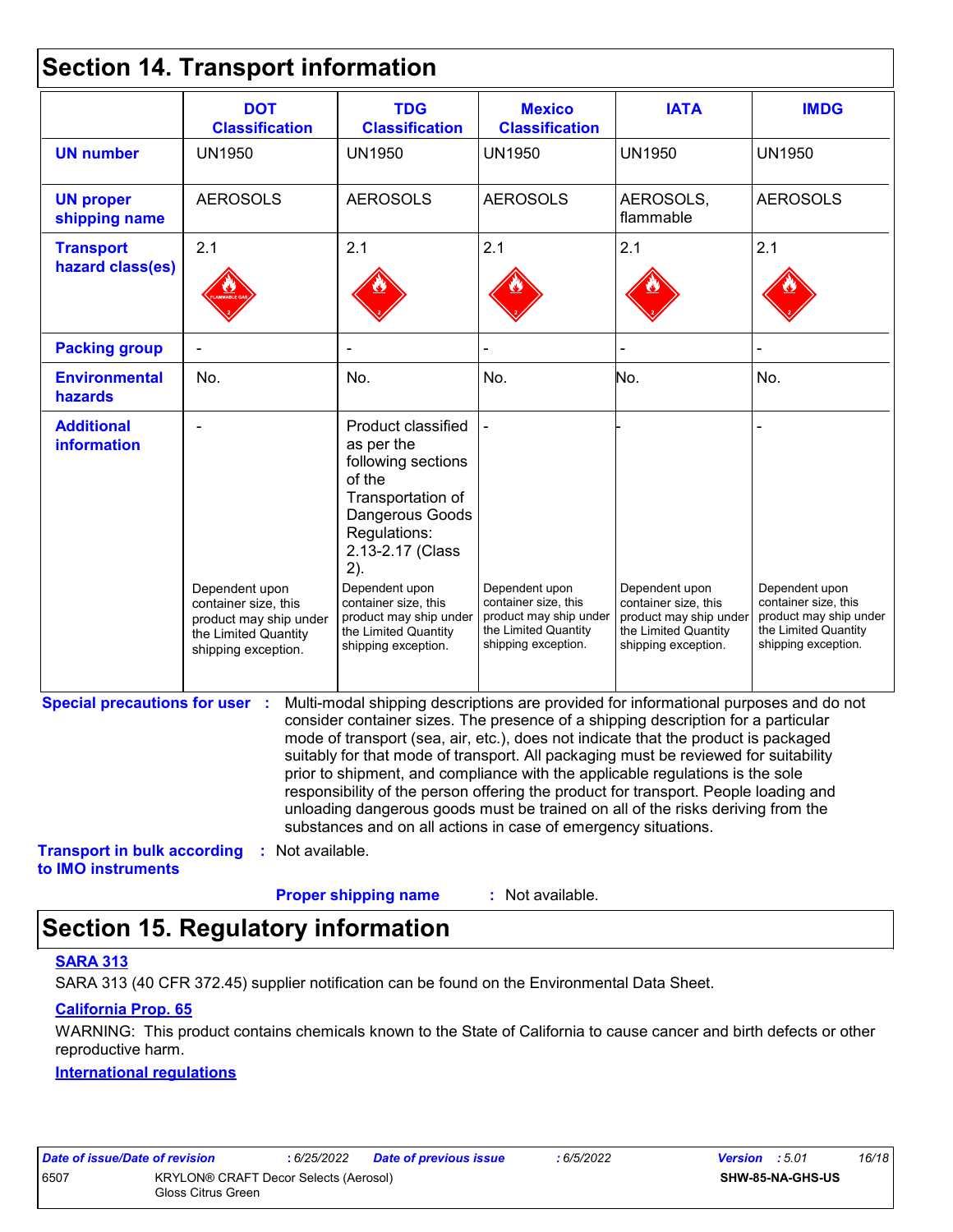## **Section 15. Regulatory information**

| <b>International lists</b> | : Australia inventory (AIIC): Not determined.                |
|----------------------------|--------------------------------------------------------------|
|                            | China inventory (IECSC): Not determined.                     |
|                            | Japan inventory (CSCL): Not determined.                      |
|                            | Japan inventory (ISHL): Not determined.                      |
|                            | Korea inventory (KECI): Not determined.                      |
|                            | New Zealand Inventory of Chemicals (NZIoC): Not determined.  |
|                            | Philippines inventory (PICCS): Not determined.               |
|                            | Taiwan Chemical Substances Inventory (TCSI): Not determined. |
|                            | Thailand inventory: Not determined.                          |
|                            | Turkey inventory: Not determined.                            |
|                            | Vietnam inventory: Not determined.                           |

### **Section 16. Other information**

**Hazardous Material Information System (U.S.A.)**

| <b>Health</b>           | 3 |
|-------------------------|---|
| <b>Flammability</b>     |   |
| <b>Physical hazards</b> | 3 |
|                         |   |

**The customer is responsible for determining the PPE code for this material. For more information on HMIS® Personal Protective Equipment (PPE) codes, consult the HMIS® Implementation Manual.**

**Caution: HMIS® ratings are based on a 0-4 rating scale, with 0 representing minimal hazards or risks, and 4 representing significant hazards or risks. Although HMIS® ratings and the associated label are not required on SDSs or products leaving a facility under 29 CFR 1910.1200, the preparer may choose to provide them. HMIS® ratings are to be used with a fully implemented HMIS® program. HMIS® is a registered trademark and service mark of the American Coatings Association, Inc.**

**Procedure used to derive the classification**

| <b>Classification</b>                                                 | <b>Justification</b>  |
|-----------------------------------------------------------------------|-----------------------|
| FLAMMABLE AEROSOLS - Category 1                                       | On basis of test data |
| <b>GASES UNDER PRESSURE - Compressed gas</b>                          | Calculation method    |
| SERIOUS EYE DAMAGE/ EYE IRRITATION - Category 2A                      | Calculation method    |
| <b>SKIN SENSITIZATION - Category 1</b>                                | Calculation method    |
| <b>CARCINOGENICITY - Category 2</b>                                   | Calculation method    |
| <b>TOXIC TO REPRODUCTION - Category 1B</b>                            | Calculation method    |
| SPECIFIC TARGET ORGAN TOXICITY (SINGLE EXPOSURE) (Respiratory tract   | Calculation method    |
| irritation) - Category 3                                              |                       |
| SPECIFIC TARGET ORGAN TOXICITY (SINGLE EXPOSURE) (Narcotic effects) - | Calculation method    |
| Category 3                                                            |                       |
| SPECIFIC TARGET ORGAN TOXICITY (REPEATED EXPOSURE) - Category 2       | Calculation method    |
| <b>ASPIRATION HAZARD - Category 1</b>                                 | Calculation method    |

| : 6/25/2022 |
|-------------|
| : 6/25/2022 |
| : 6/5/2022  |
| : 5.01      |
|             |

**History**